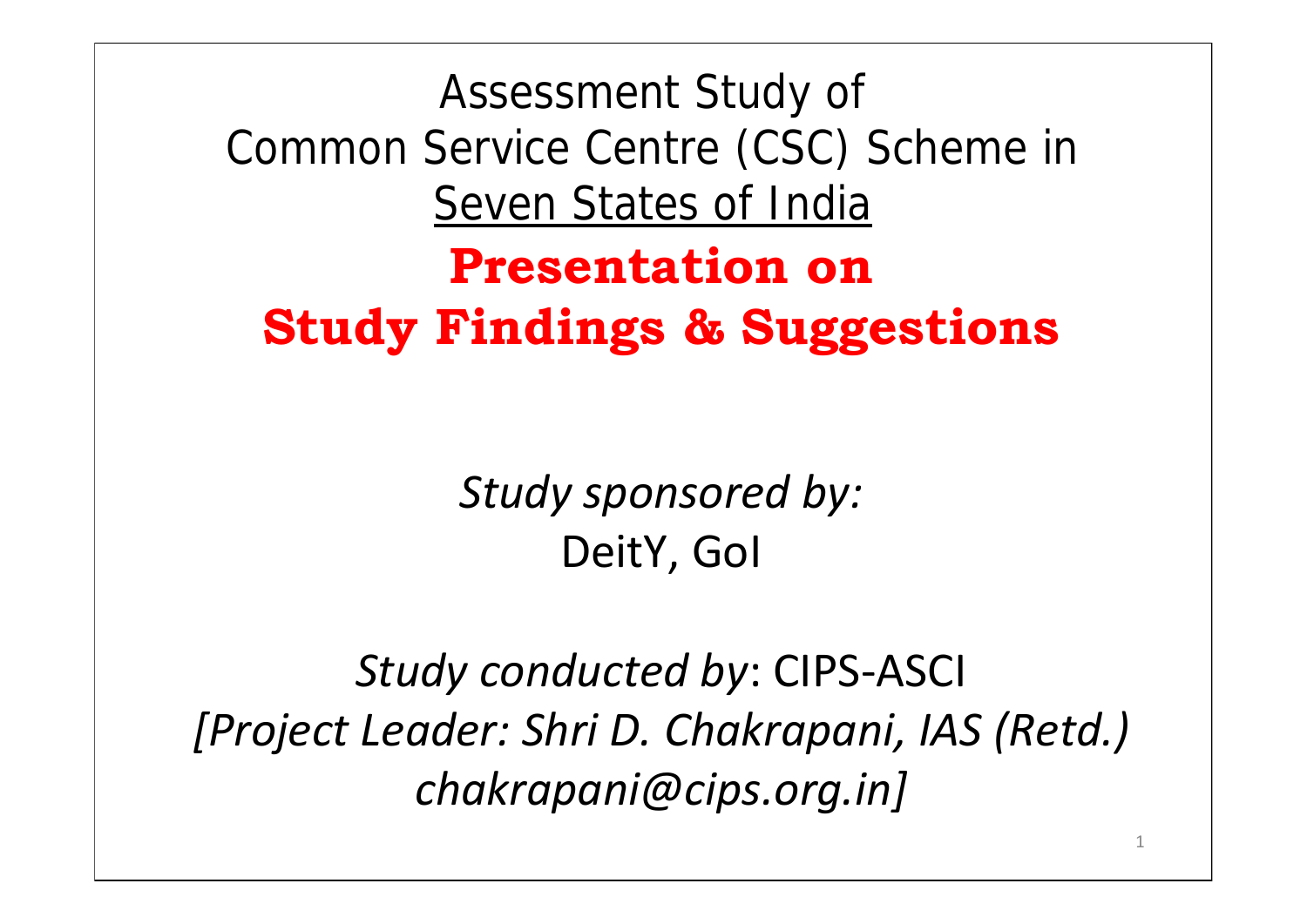## Terms of Reference of Study

- Profiling the CSCs across states
- Analyzing the CSC models across states
- Identifying the factors that contribute to the financial sustainability of a VLE
- Providing recommendations on revitalizing the CSCs that are presently not viable
- Suggesting futuristic models for convergence of services of various departments at CSCs
- Arriving at recommendations on the services to be provided by VLEs
- Suggesting steps to make the CSCs more profitable and viable.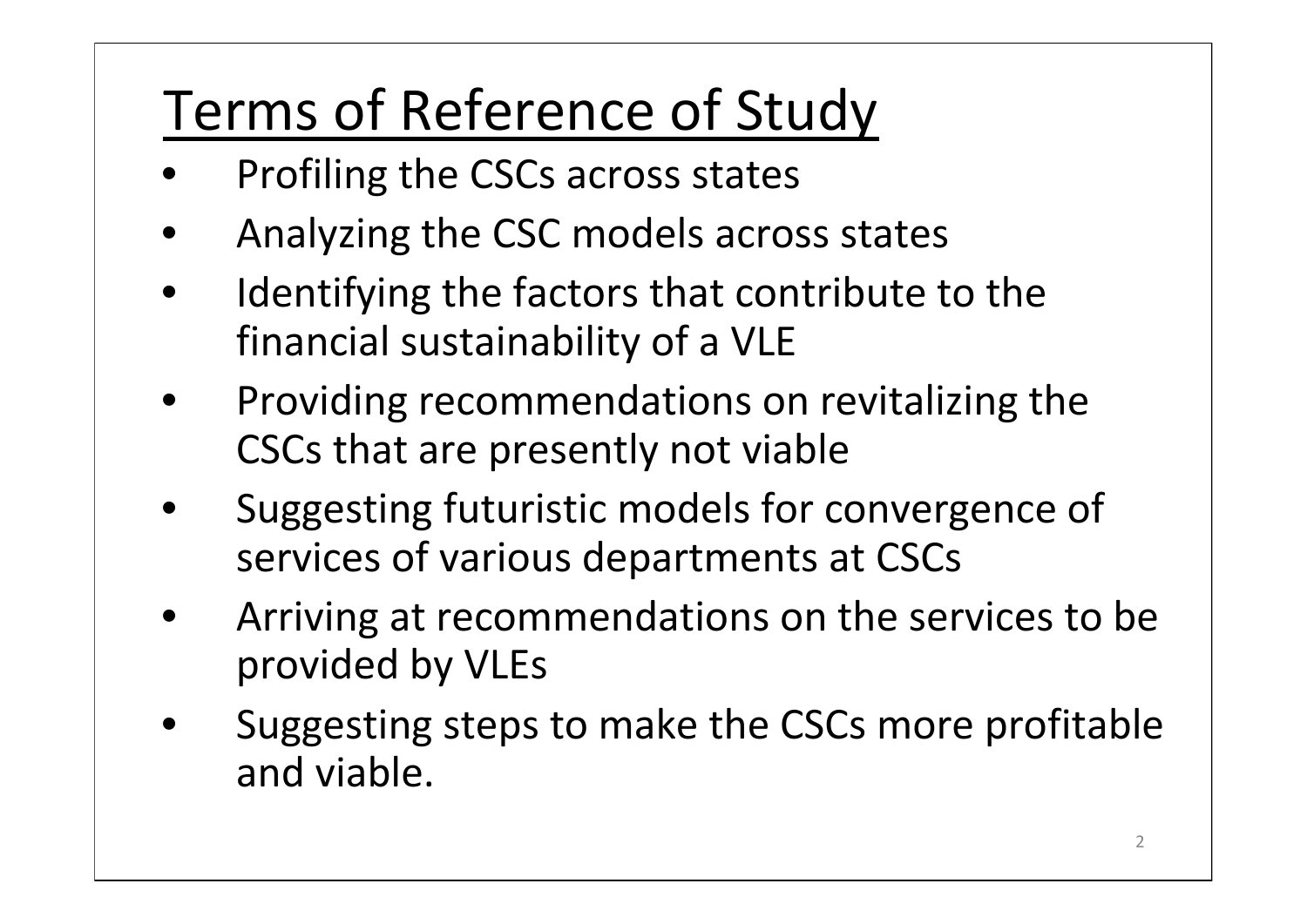## **Sampling Plan**

| S.No<br>(1)     | <b>State</b><br>(2) | <b>CSC Rolled out</b><br>(3) | % of Total<br>$(4)=(3)/(T)$ | <b>Sample Size</b><br>(5) |
|-----------------|---------------------|------------------------------|-----------------------------|---------------------------|
| 1               | Andhra Pradesh      | 5046                         | 16.88%                      | 116                       |
| $\overline{2}$  | Jammu & Kashmir     | 1038                         | 3.47%                       | 30                        |
| $\mathfrak{Z}$  | Jharkhand           | 4562                         | 15.26%                      | 123                       |
| 4               | Kerala              | 2200                         | 7.36%                       | 71                        |
| 5               | Madhya Pradesh      | 9232                         | 30.89%                      | 280                       |
| $6\phantom{.}6$ | Rajasthan           | 7665                         | 25.65%                      | 190                       |
| $\overline{7}$  | Tripura             | 145                          | 0.49%                       | 30                        |
|                 | Total (T)           | 29888                        | 100.00%                     | 840                       |

3333 334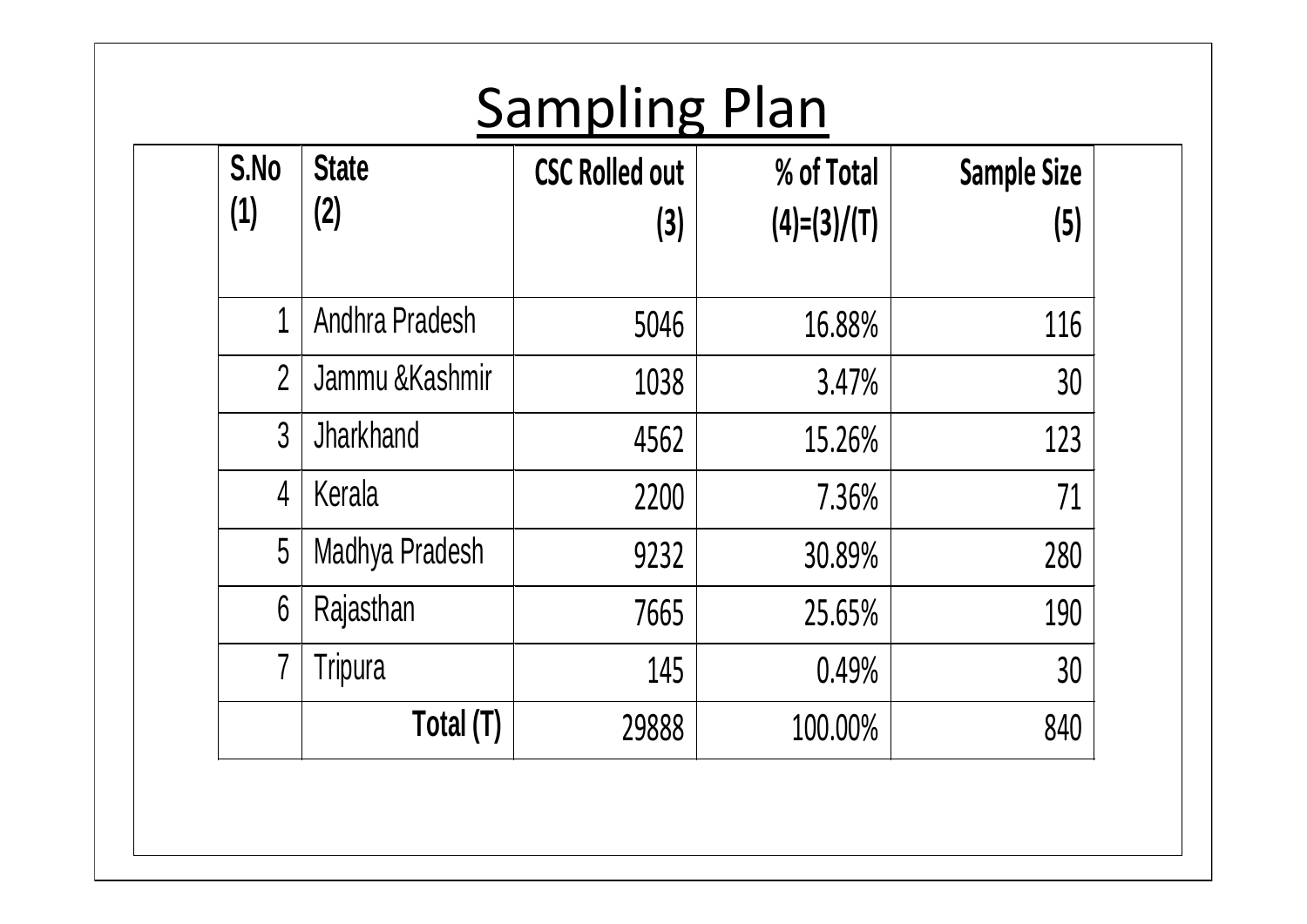#### Methodology

- Study conducted during May-Sep. 2013
- Extensive literature review
	- E.g. Reports of IMRB, NISG, ITU etc.
- Survey of 840 CSCs in the seven states, involving:
	- Spot study of CSCs and interviews with Village Level Entrepreneurs (VLEs)
	- Interviews with citizens (5 users and 3 non-users) per CSC
	- Focus Group Discussions and structured interviews with senior representatives of:
		- ICT Departments
		- State Designated Agencies (SDAs)
		- Service Centre Agencies (SCAs).
- Survey data validated through telephonic and personal interviews with VLEs, SCAs and SDAs.
- Further verification carried out, using the transaction data of about eighteen months, made available by DeitY, GoI.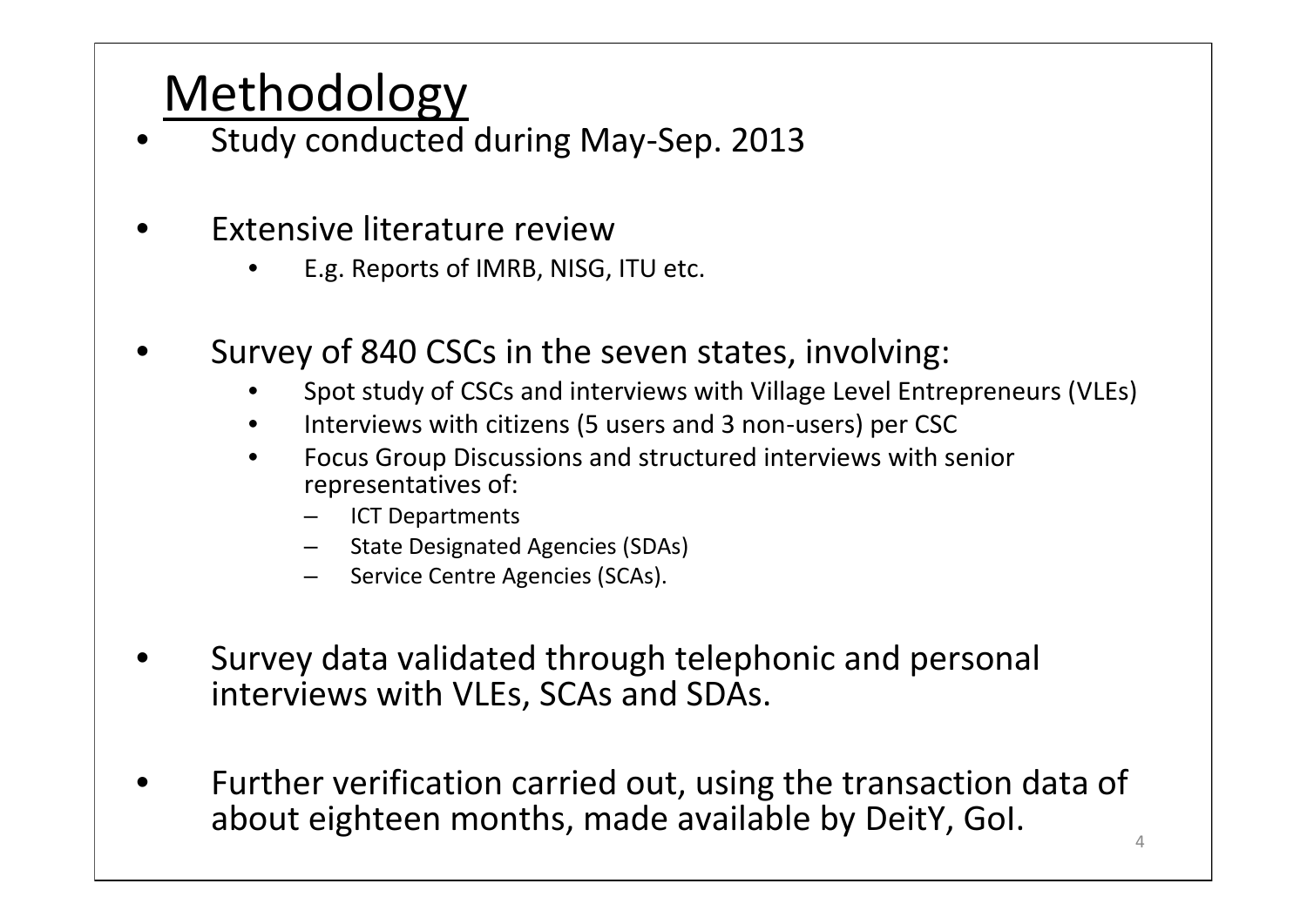#### Progress / Status

- Presentation made to the DeitY team on 30 Sep. 2013
- Suggestions incorporated and revised presentations *(Findings, Insights, Analyses & Suggestions)* submitted on 01 Nov. 2013
- Feedback dt. 04 Nov. 2013 from Dr. Dinesh Tyagi:
	- The study is very comprehensive. Good job done.
	- Reasons for success of well-performing states, SCAs and VLEs may be brought out stronger
- Suggestions of Dr. Tyagi incorporated and study report submitted on 01 Dec. 2013
- Ms. Noopur Jhunjunwala (Consultant) visited CIPS on 30 Dec. 2013 and held discussions on the report
- Suggestions incorporated and revised Executive Summary Report submitted on 14 Jan. 2014.
- Presentation made before JS (e-Gov) on 06 March 2014.
- Suggestions incorporated and Final Report submitted on 22 March 2014.  $^5$   $\qquad$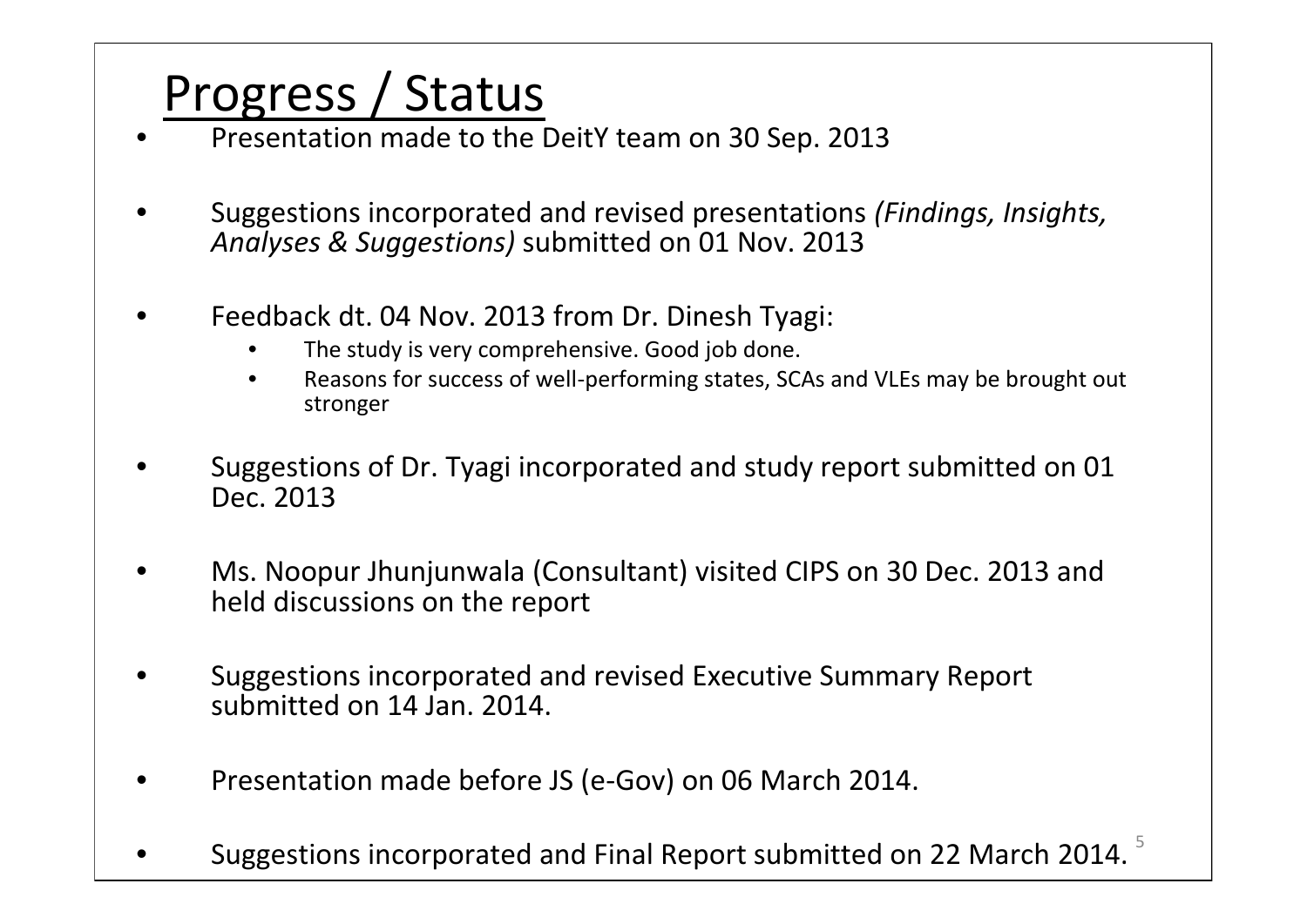#### General / Overall Findings

- The CSC Scheme is playing an instrumental role in ensuring the reach of governmental and business services to the doorstep of the rural populace.
- Generally hailed as a pioneering effort and path-breaking initiative.
- The Scheme, in different stages of implementation in the seven states, is progressing well in achieving its envisaged purpose and objectives.
- Degrees of success vary from state to state owing to a variety of administrative and infrastructural issues.
- There is wide acceptance of the CSC MMP from the state governments.
- There is due recognition and acknowledgment among the stakeholders that CSC is an important vehicle for:
	- Providing citizen services efficiently and effectively.
	- Promoting entrepreneurship among the rural youth.
	- Transforming the socio-economic status of the rural populace.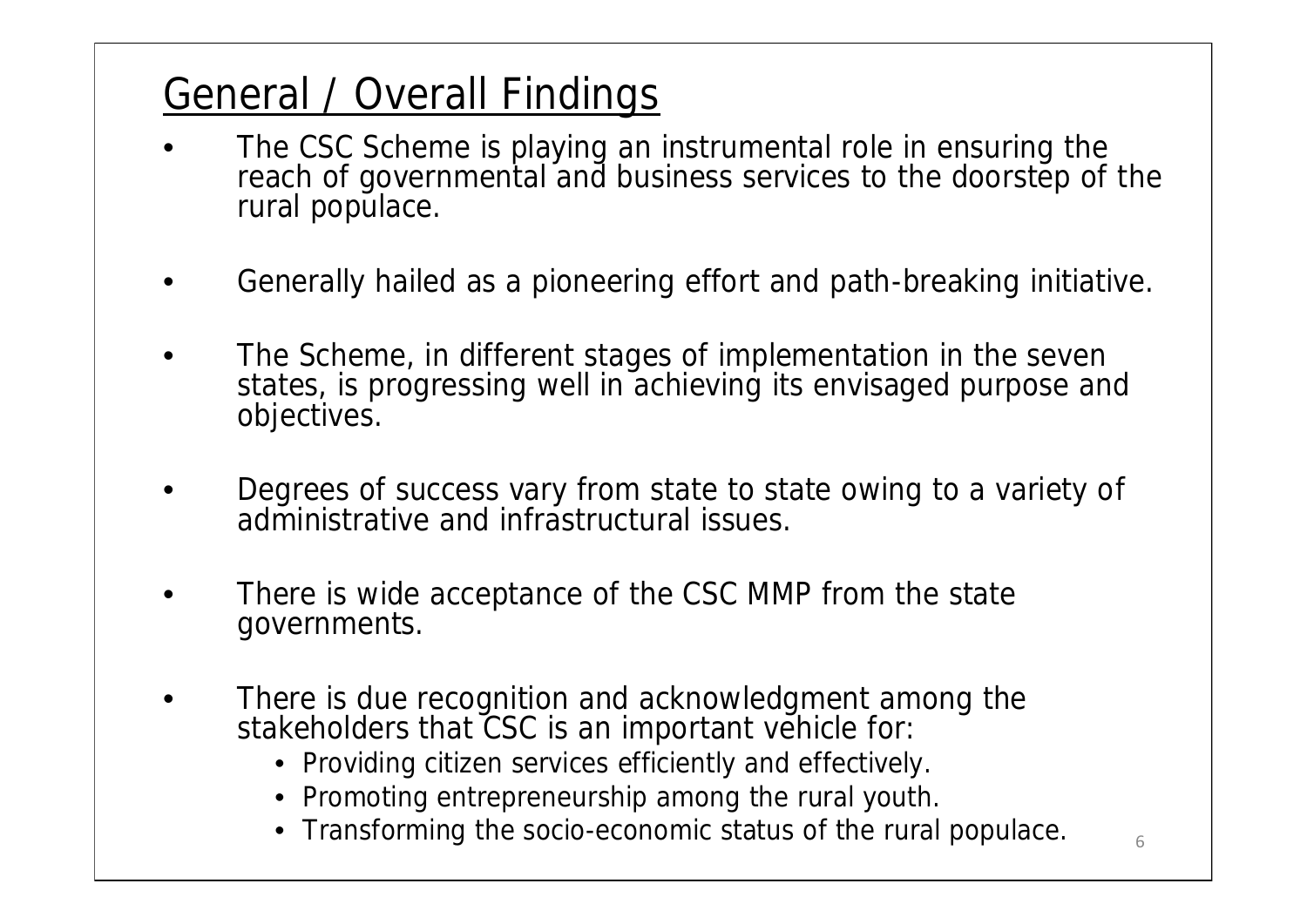## General / Overall Findings

- Different models of CSCs in operation in the seven states, focusing in a varying measure on G2C and B2C services.
- There is adequate evidence of successful CSC models (e.g. of KL and MP)
- G2C services contributing to the success of the CSCs in majority of the surveyed states.
- B2C services such as Financial Inclusion (in JK, TP) and Computer Literacy Training Programmes (in KL, MP) are contributing significantly to the viability of CSCs.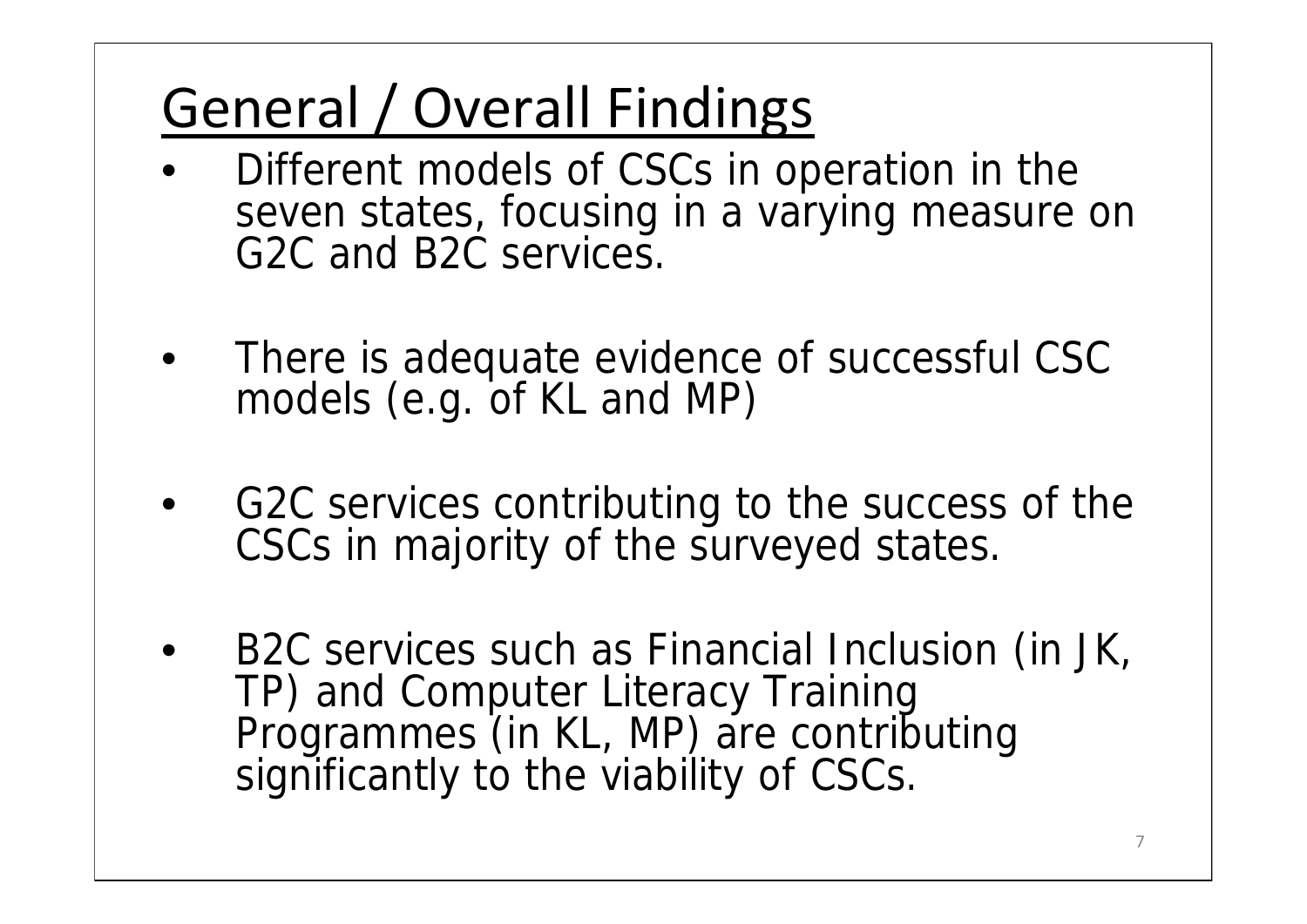#### General / Overall Findings

- Success of CSCs depends, at the state level, on:
	- Existence of vibrant institutional framework
	- Ownership of the Scheme
	- Impetus given for digitization of records
	- Focus and commitment of the state government on electronic delivery of public services (implementation of e-District services)
	- Extent of networking and coordination by the SDAs with the state government departments and service providing agencies
	- Policy and resource support to the Scheme at the state level
	- Participative involvement and whole-hearted support at the level of the district administration
	- Careful choice of CSC locations and VLEs
	- Concerted efforts and commitment to the Scheme by the SCAs and the VLEs.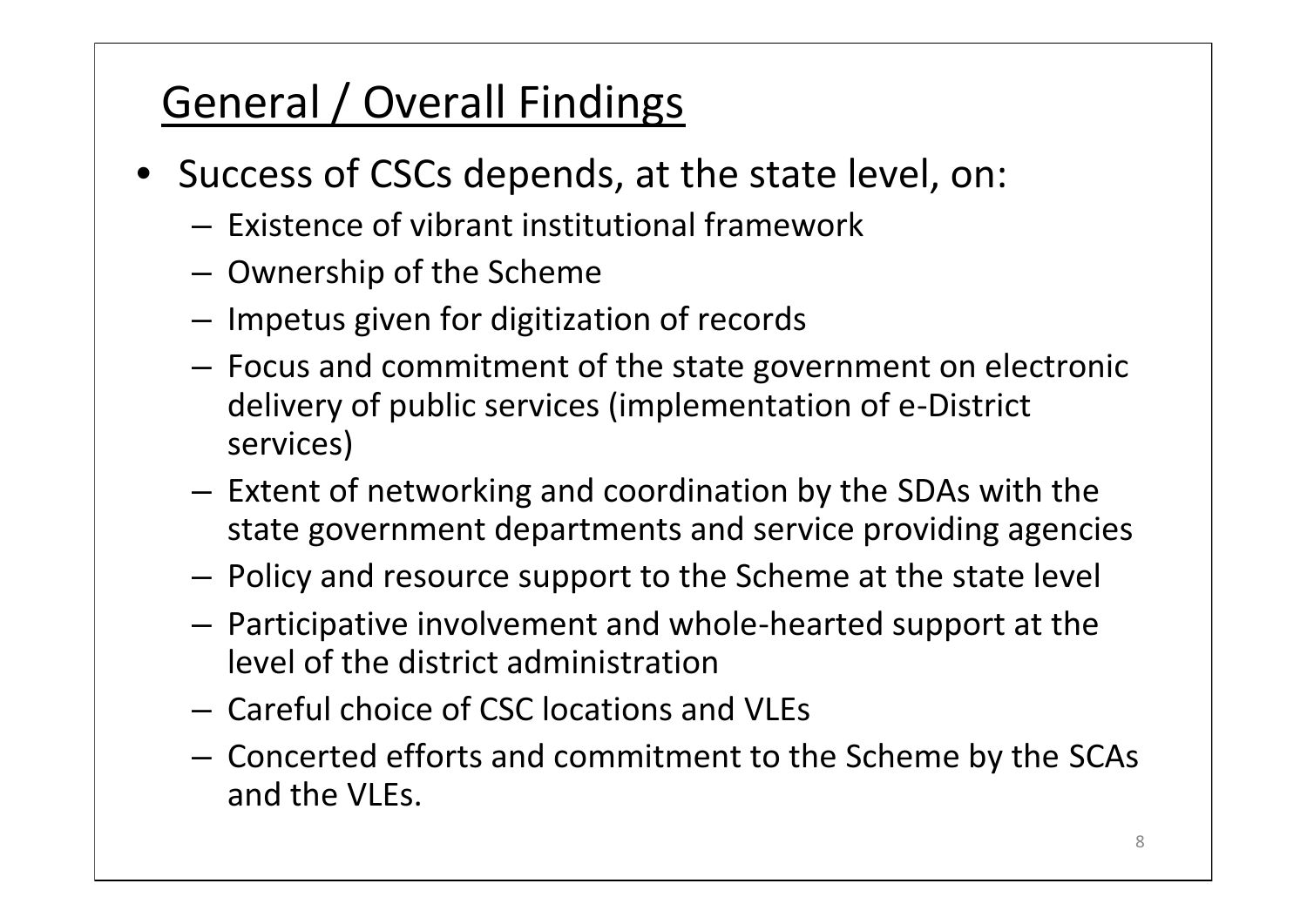- Income of CSCs is higher when VLE is a woman
- Income is more when the CSCs have high visibility
- Income is high, if militancy is not affecting CSC operations
- Income is more, if floor area of CSC is more
	- E.g. higher number of counters (in states like KL) indicative of the demand for citizen services, resulting in greater number of citizen footfalls and transactions in the CSCs.
- Income is more when Internet availability is longer and better
- Income is higher, if electricity is available
- Income is more when CSCs have power backup
- Income is more, if availability of power supply is better
- Higher use of solar power witnessed where electricity is not available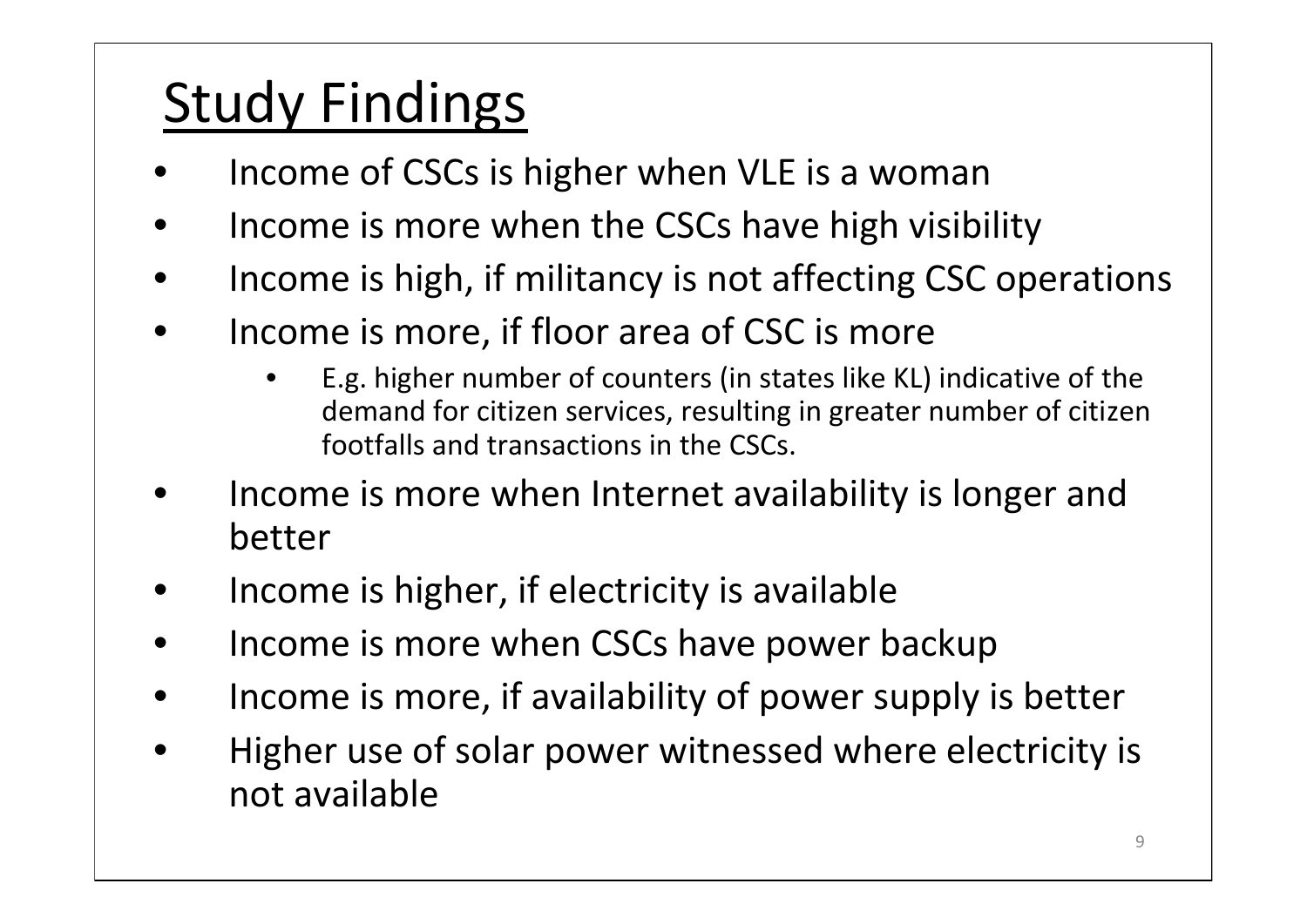- **Income is more if CSC is the only source of income for VLE**
- **Income is higher when VLE is more educated**
- **Income is higher if VLEs have prior computer knowledge**
- If the SCA helps the VLE, time taken to set up CSC is less. Else, more.
- **Income is more if suitable training is given to VLE**
- Income is higher, if promotional campaigns by SCA are higher
- Income is higher, if promotional campaigns by VLE are higher
- Higher income CSCs are in KL, MP and JK. CSCs of RJ, TP, JH and AP have lower incomes
- TP, AP, RJ and JH have low expenses. KL, JK and MP have higher expenses, in tune with their higher incomes.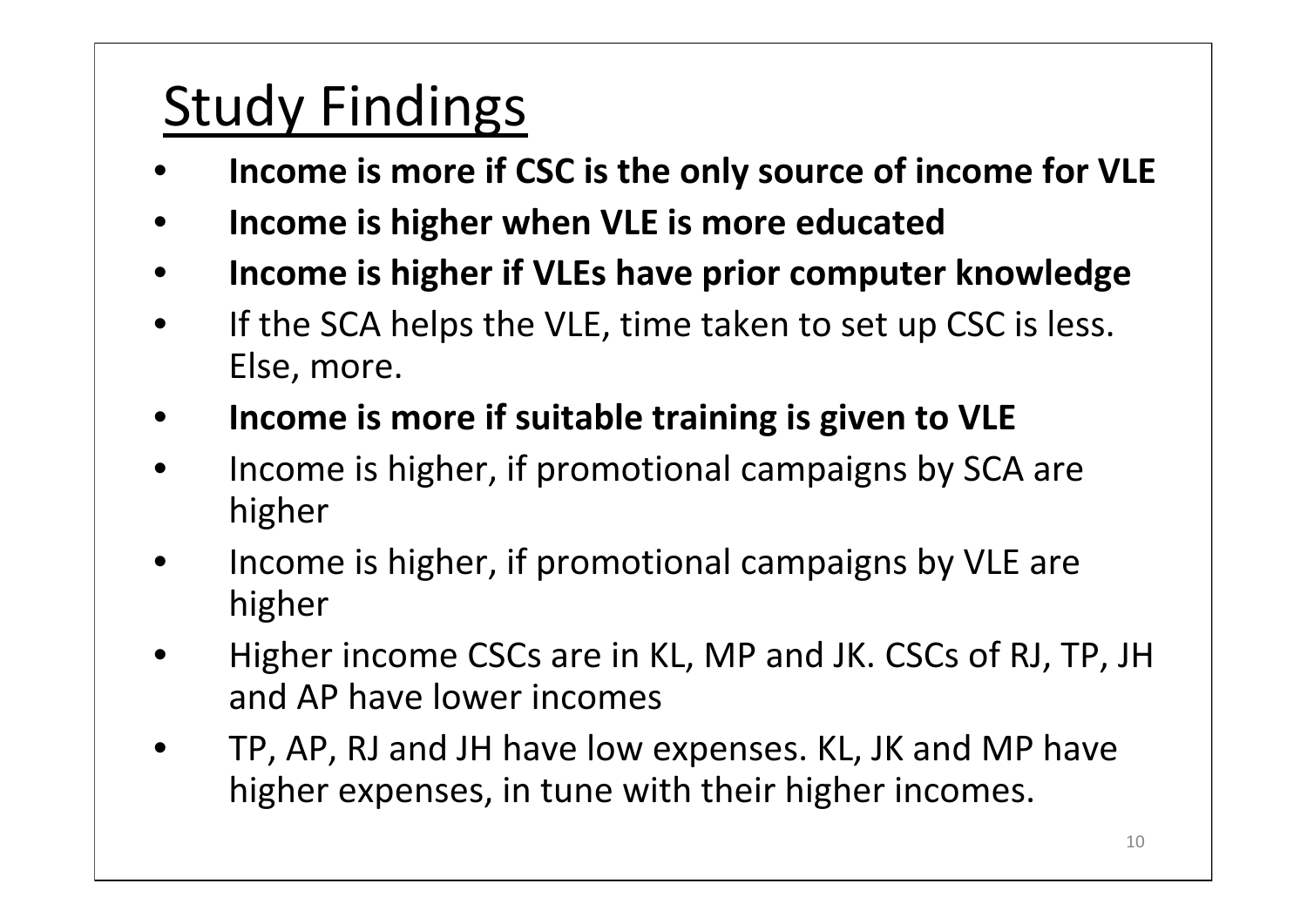- Based on income, CSCs could be profiled as follows:
	-
- High Income About 09% (> Rs. 10,000/-)
	-
- Moderate Income About 50% (Up to Rs.10,000/-)
	-
	- Low Income  $-$  About 41% (Up to Rs.3,000/-)
- The mean value of total expenditure (sum of all expenses) is Rs. 5,346/-.
- Major expense heads (based on mean values) are:
	- Interest Payment (31%)
	- Rent (23%)
	- Electricity (13%)
	- Internet (12%)
- There is a positive correlation between the population of the village (where the CSC is located) and the income of the CSC .
- By and large, the incomes of individuals who chose to become VLEs have increased after setting up CSCs.
- 11 • Kerala State IT Mission, J&K Bank and CMS Infosystems are the top three SCAs in the seven states based on mean total commission per CSC.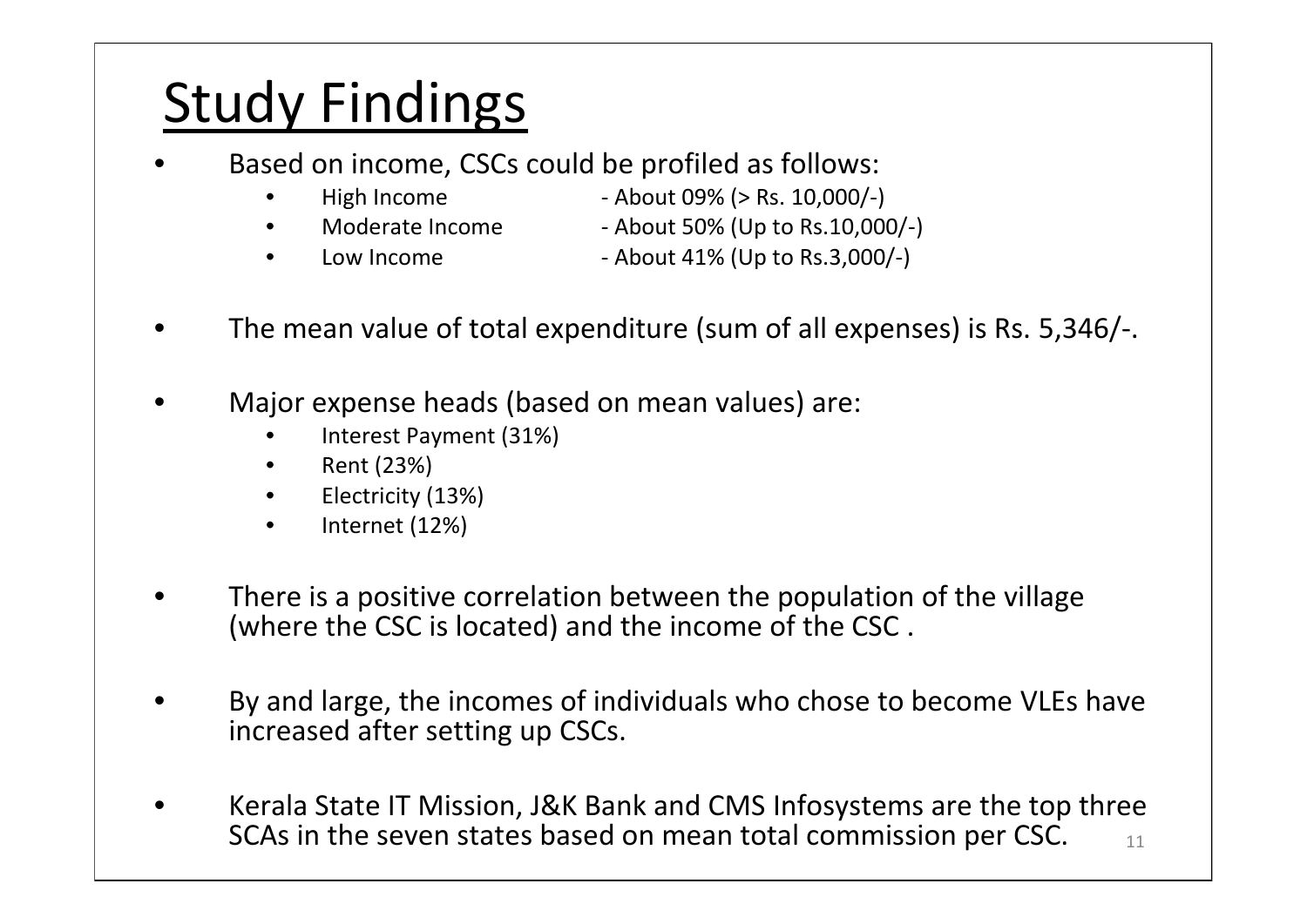- Top three profitable types of services are Utility payments, Education, and B2C services based on mean total commission per CSC.
- Top performers:
	- B2C services Kerala
	- Education Madhya Pradesh
	- Financial Inclusion Jammu & Kashmir
	- G2C services Kerala
	- Utility services Madhya Pradesh
	- Ticketing Madhya Pradesh
	- Telecom Kerala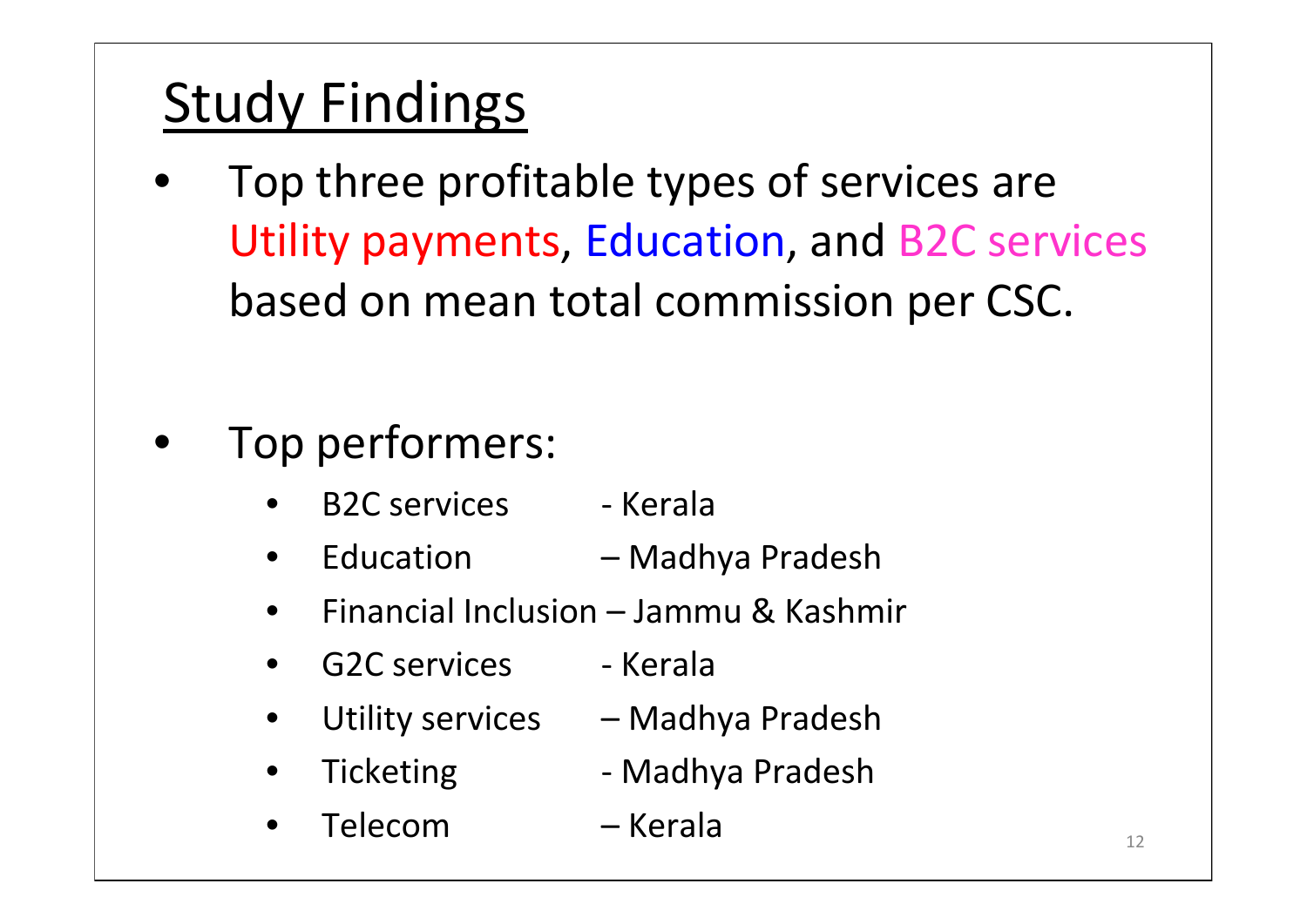## State-wise Findings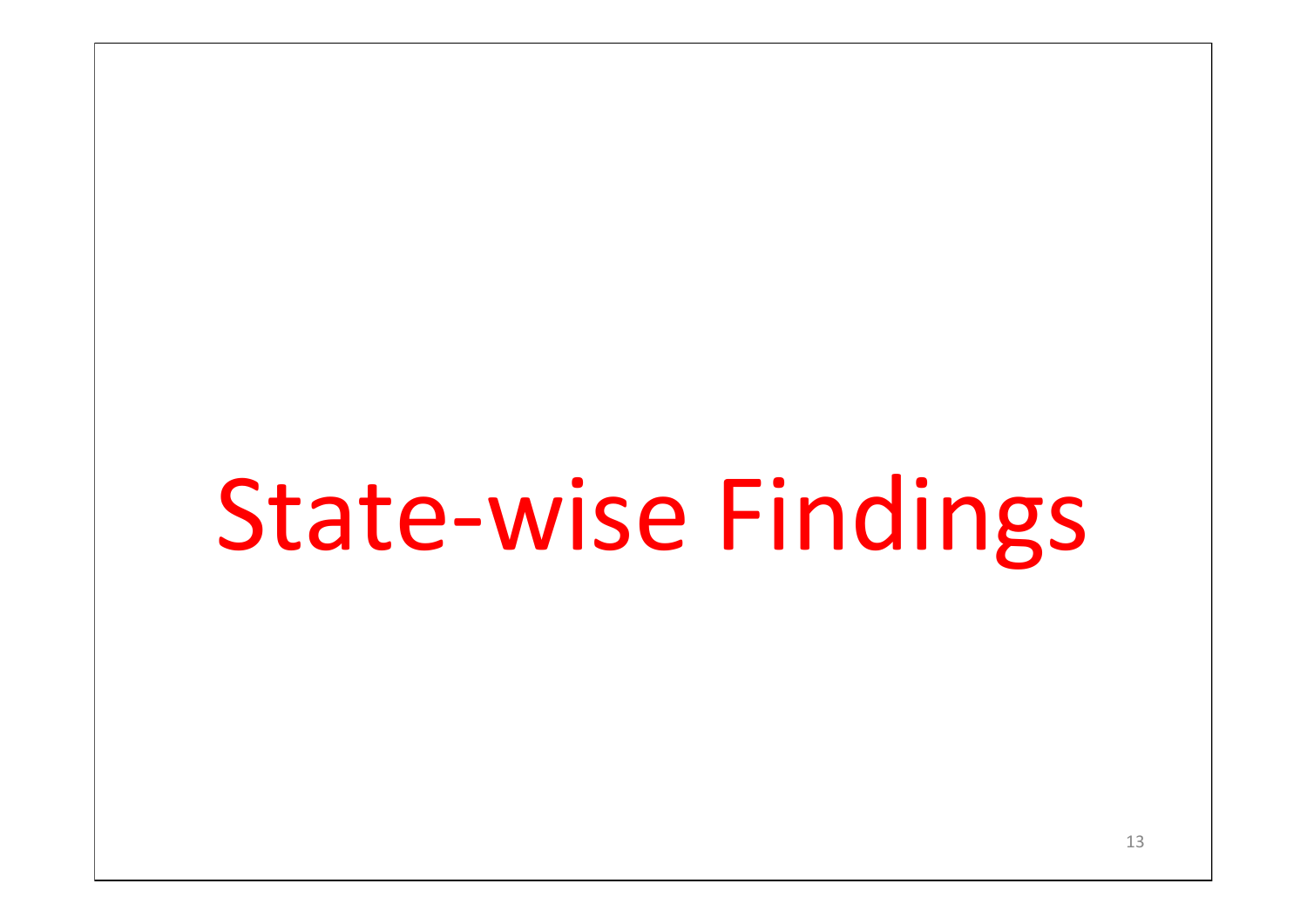## **Tripura**

- Relative majority (41%) of VLEs earning an income up to Rs.3,000/- per month. The most frequent incidence of expenditure per month is Rs.2,500/-
- The popular services are:
	- Financial inclusion
	- Tele-homoeopathy
	- Sale of forms and applications
	- Internet (Web surfing, downloading)
	- Telecom (Mobile recharge)
	- DTP, Photocopying, Scanning
	- Data collection / entry
	- PAN Card
	- Ticket booking
- **The USP of the 'e-Pariseva Kendras'**
	- **Financial Inclusion through Ultra Small Branch Banking of State Bank of India.**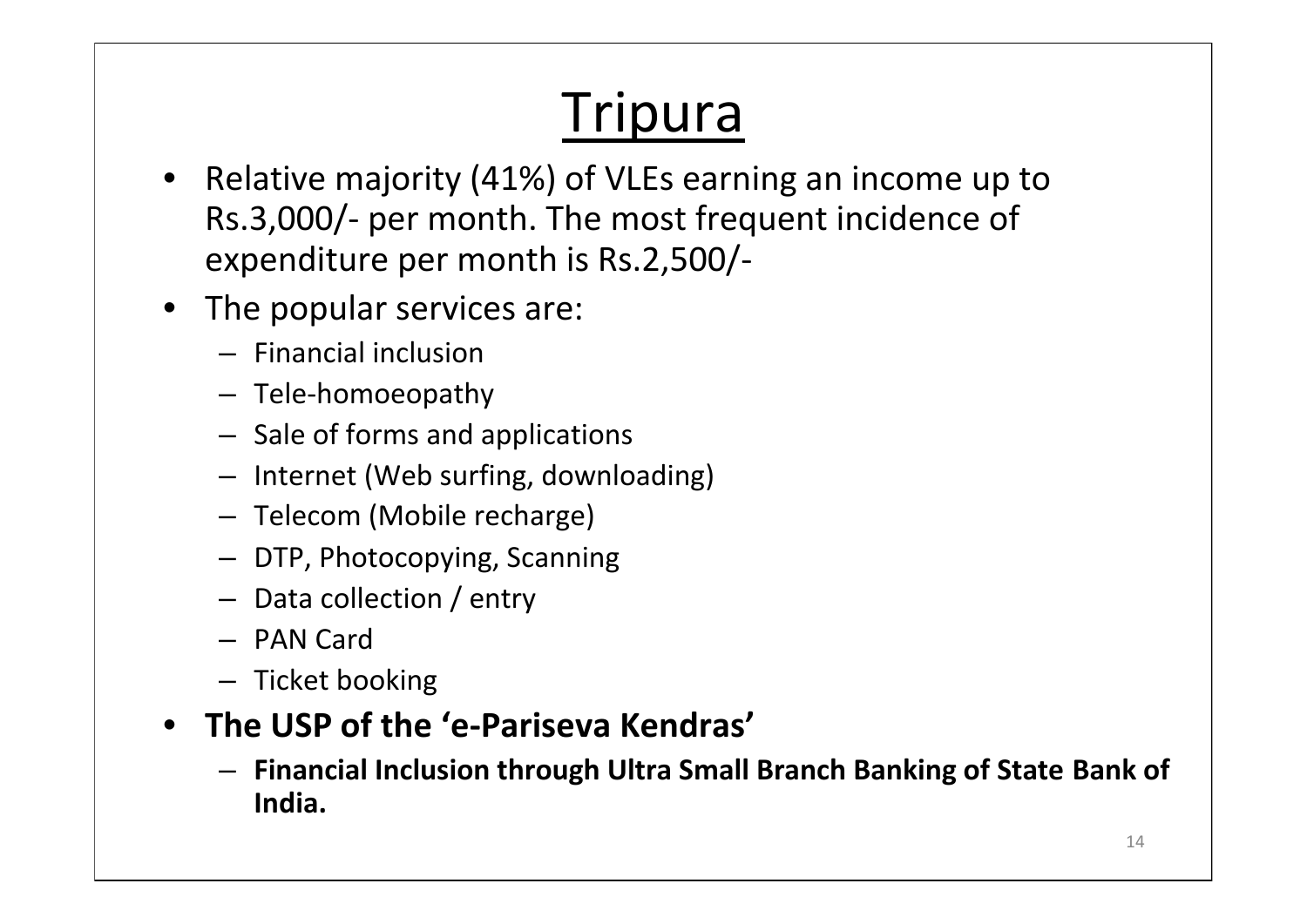## **Tripura**

- Felt needs
	- Introduction of e-District services
	- Training of VLEs on entrepreneurship
	- Promotional campaigns (93% of non-users unaware)
	- Locating CSCs in business areas also, apart from Panchayat premises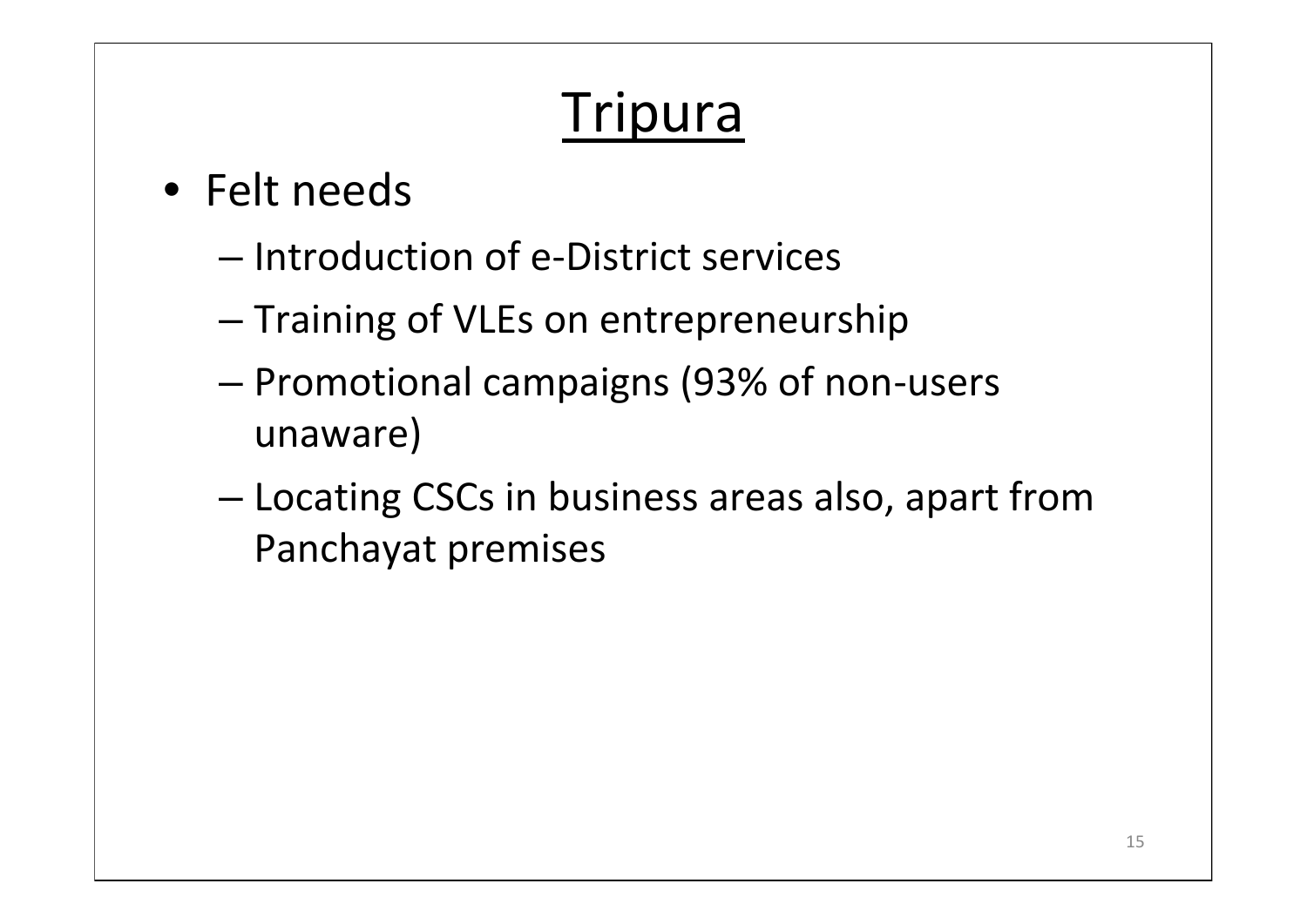## Jharkhand

- Relative majority (47%) of VLEs earning an income up to Rs.5,000/- per month. The most frequent incidence of expenditure per month is Rs.1,950/-
- The popular services are:
	- **Certificates**
	- Financial Inclusion
	- DTP, Photocopying
	- Telecom (Mobile recharge)
	- Miscellaneous services (Digital photography, Bio-data preparation)
	- Internet (Web surfing)

#### • **The USP of the 'Pragya Kendras'**

- **Govt. Certificates**
- **Financial Inclusion**.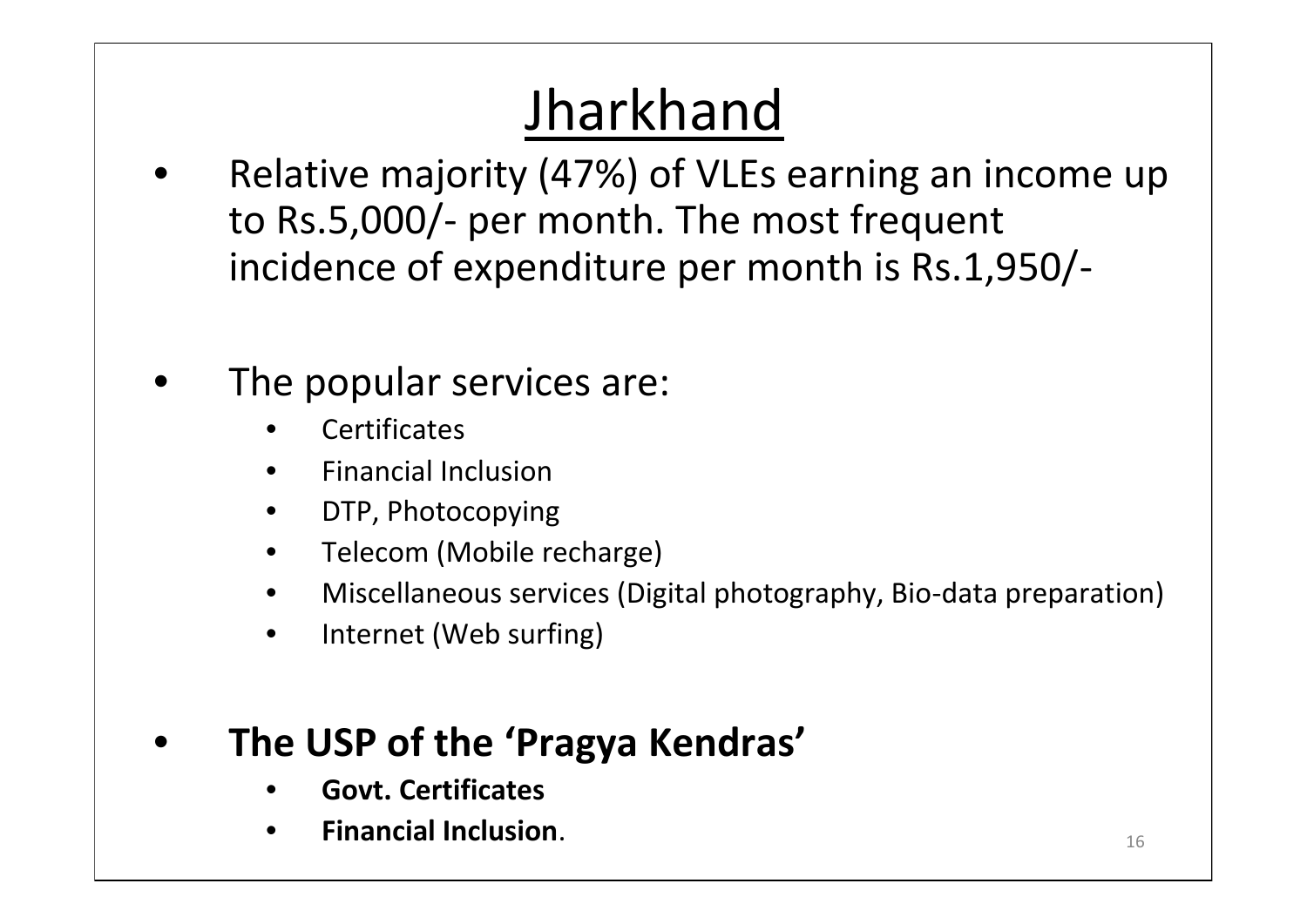## Jharkhand

- Felt needs
	- Expansion / extension of e-District services
	- Strengthening of FI services through bank tie-ups
	- Utility payments
	- Promotional campaigns (79% of non-users unaware)
	- Training of VLEs on entrepreneurship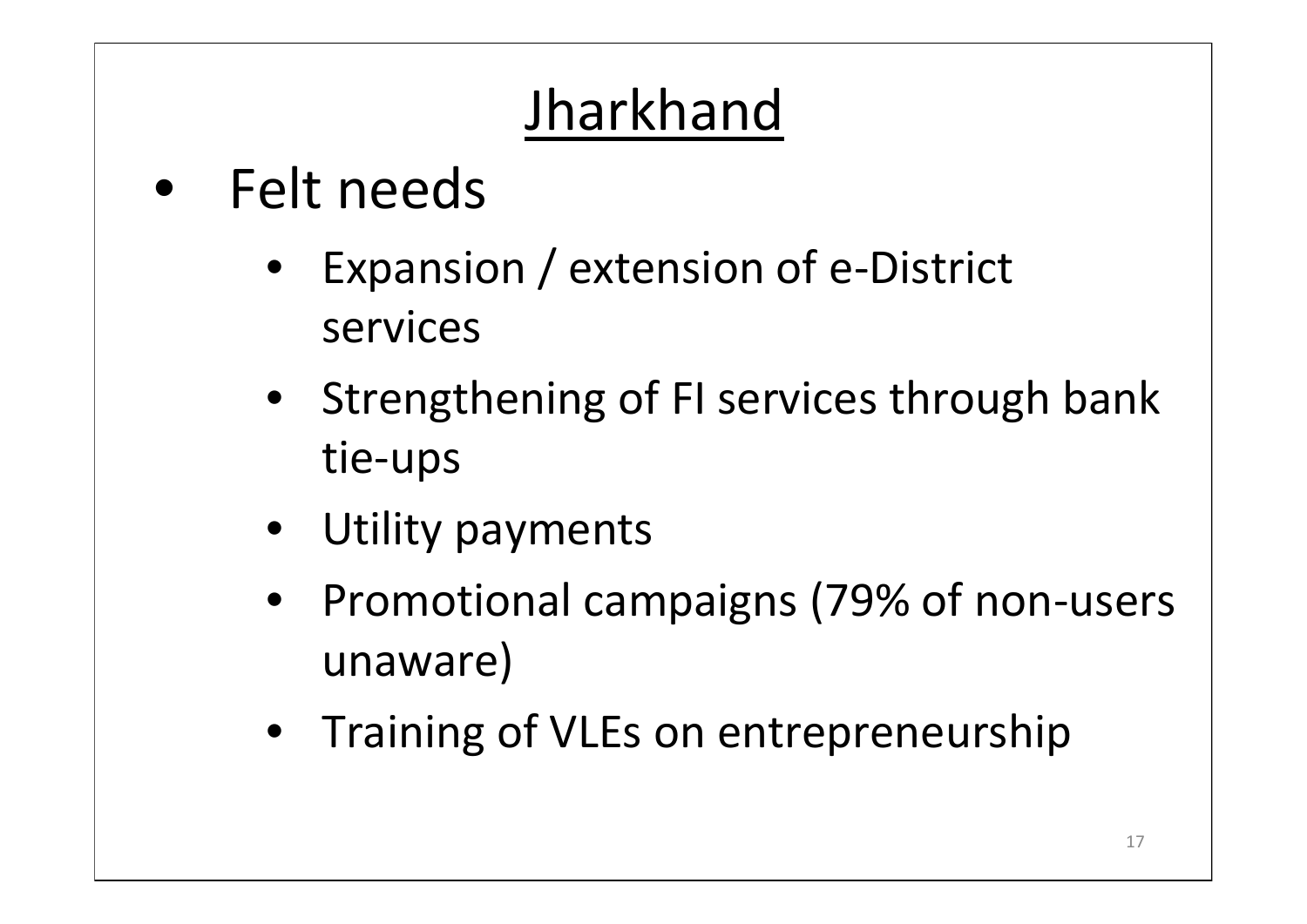### Jammu & Kashmir

- Relative majority (45%) of VLEs earning an income up to Rs.10,000/- per month. The most frequent incidence of expenditure per month is Rs.3,200/-
- The popular services are:
	- Financial Inclusion services (Opening of No Frills Account)
	- Loan Documentation
	- Telecom services (Mobile recharge)
	- Miscellaneous services (Dish TV recharge, Digital photography, Bio data preparation)
	- DTP, Photo-copying
	- Ticket booking
	- Internet (Web surfing)

#### • **The USP of the 'Khidmat Centres'**

• **Financial Inclusion services, including Loan Documentation**.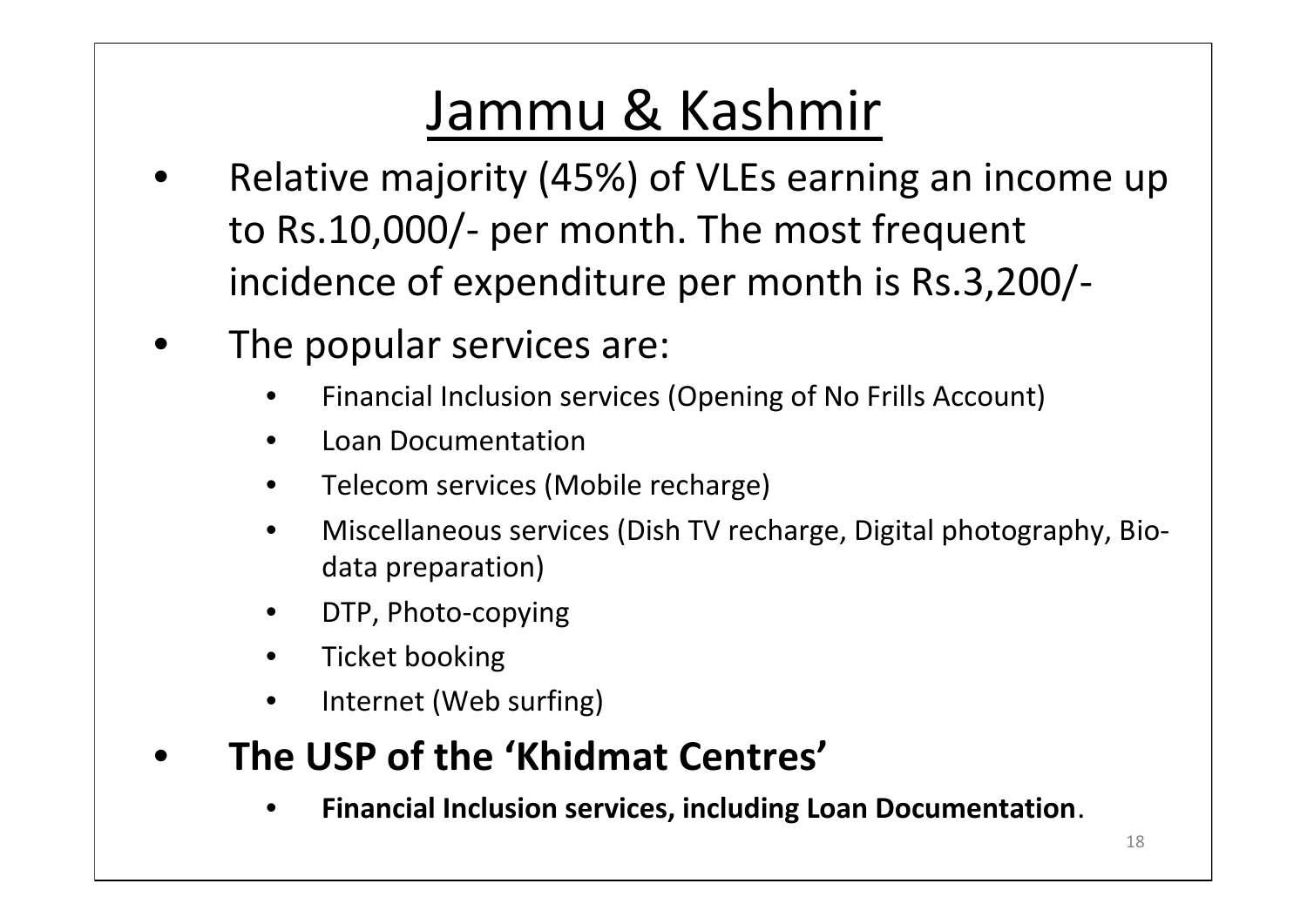### Jammu & Kashmir

- Felt needs
	- **Utility Payments**
	- e-District services
	- Agriculture related services
	- Pension/ family benefit schemes
	- Education services
	- Need for one more (Non-bank) SCA to concentrate on services as above
	- Promotional campaigns (56% non-users unaware)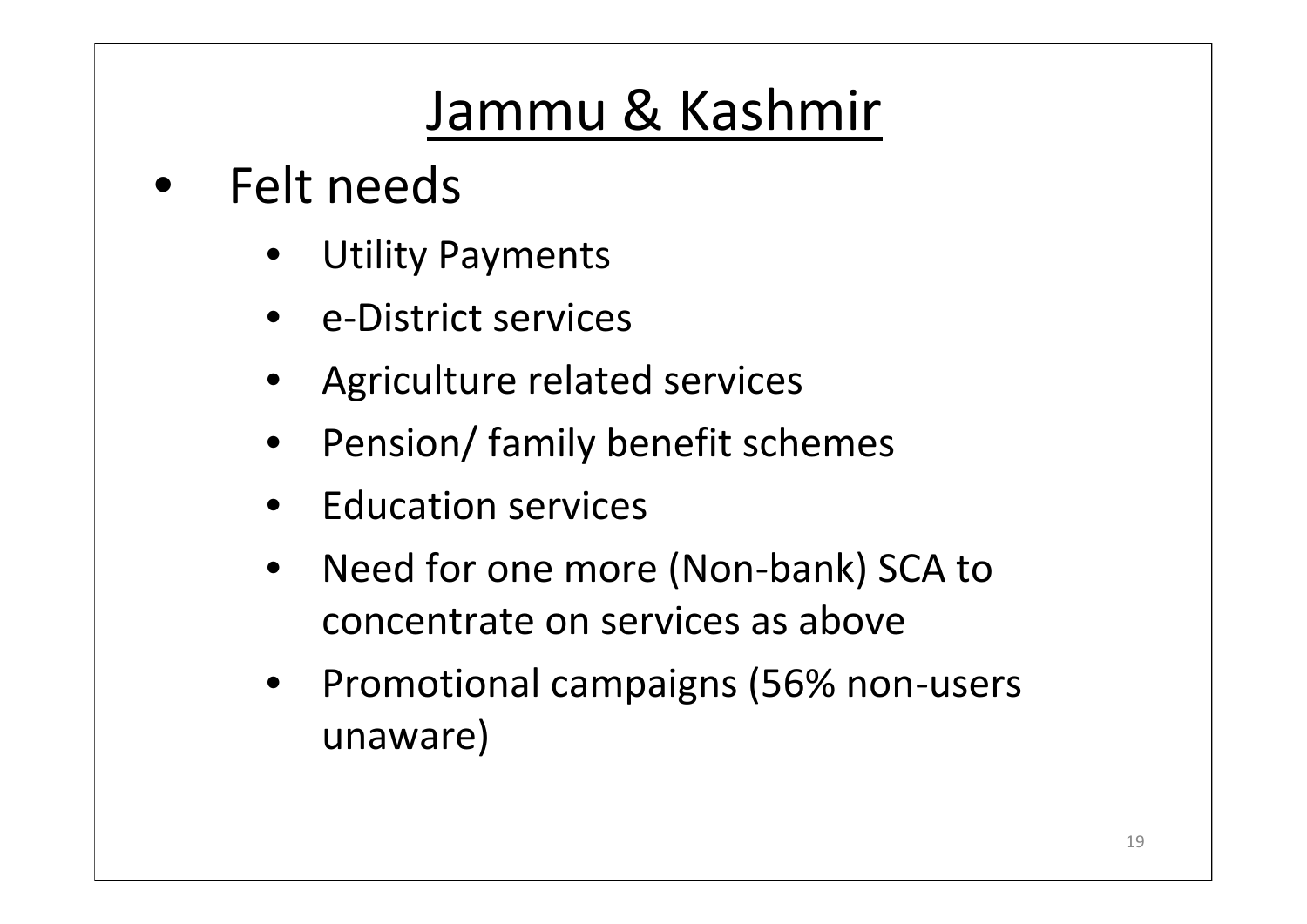## Rajasthan

- Relative majority (75%) of VLEs earning an income up to Rs.3,000/- per month. The most frequent incidence of expenditure per month is Rs.2,100/-
- The popular services are:
	- Education services
	- Certificates
	- Ticketing
	- LIC premium deposit
	- Internet (Web surfing, downloading)
	- Telecom (Mobile recharge)
	- DTP, Photocopying, Scanning

#### • **USP of the 'e-Mitra' CSC initiative**

- **G2C services, which include Education (Exam fee etc.)**
- **Certificates**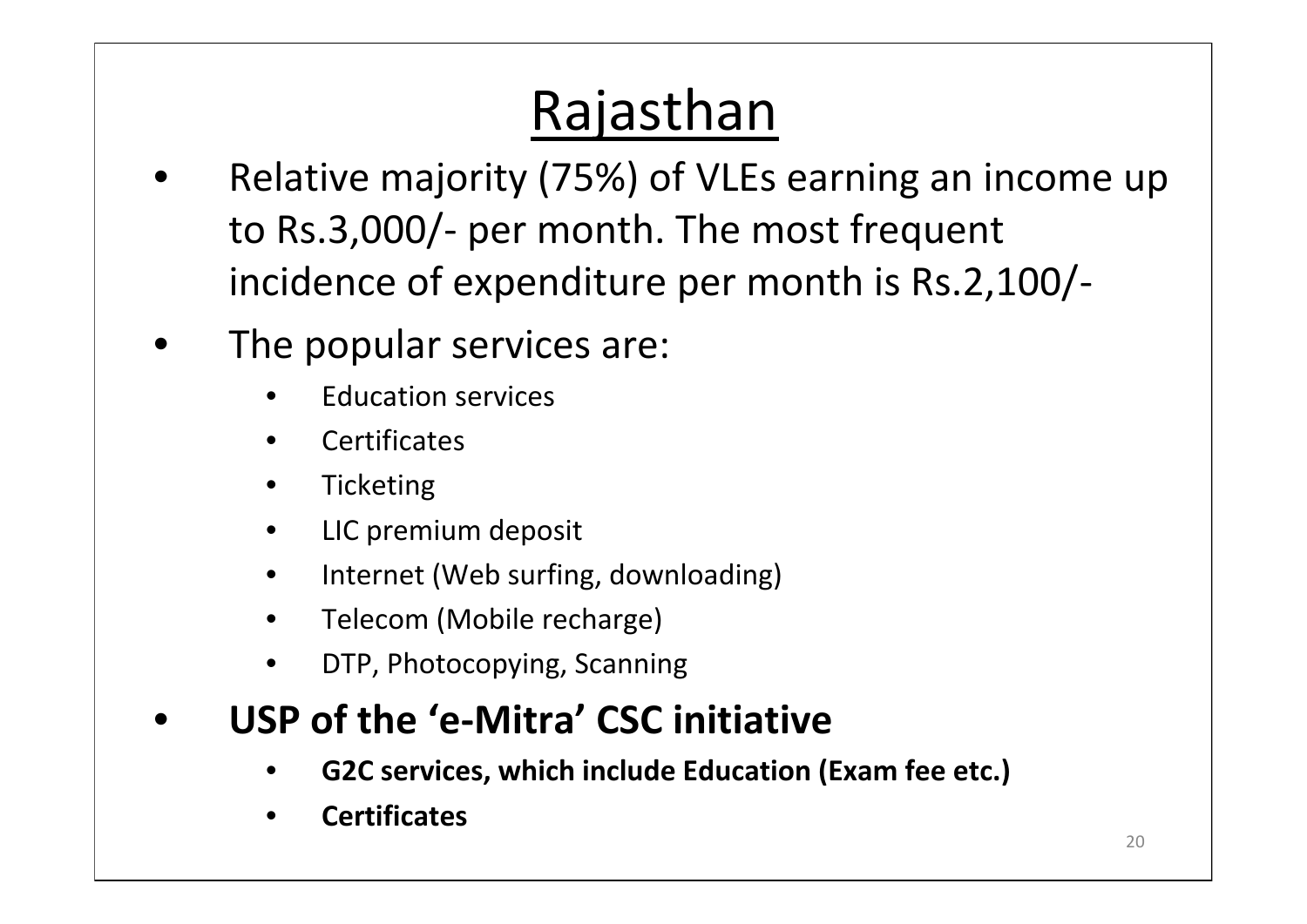## Rajasthan

- Felt needs
	- Extension / Expansion of e-District services
	- Financial Inclusion
	- Utility bill payments
	- Promotional campaigns (55% of non-users unaware)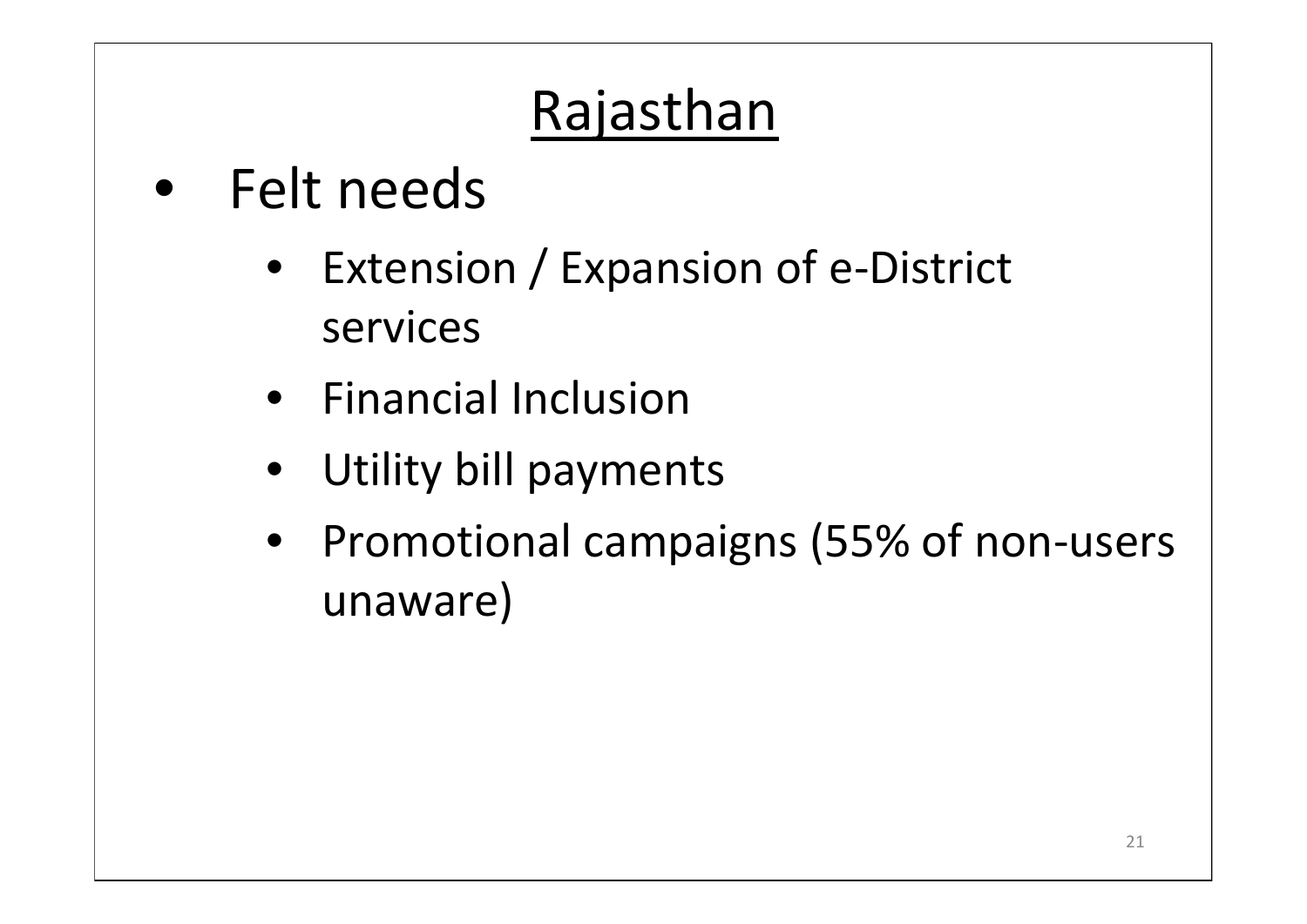### Madhya Pradesh

- Relative majority (39%) of VLEs are earning an income up to Rs.10,000/- per month. The most frequent incidence of expenditure per month is Rs.2,300/-
- The popular services are:
	- G2C Services
	- Financial Inclusion services
	- Education services (incl. sale of forms)
	- Utility payments
	- Computer Training
	- Insurance Premium
	- Telecom (Mobile recharge, SIM sales, Handset selling)
	- DTP, Photocopying, Scanning
	- Data collection / entry
	- Ticket booking
	- Miscellaneous (DTH)

#### • **USP of the 'Nagrik Suvidha Kendras'**

- **G2C**
- **Education Services**
- **Utility Payments**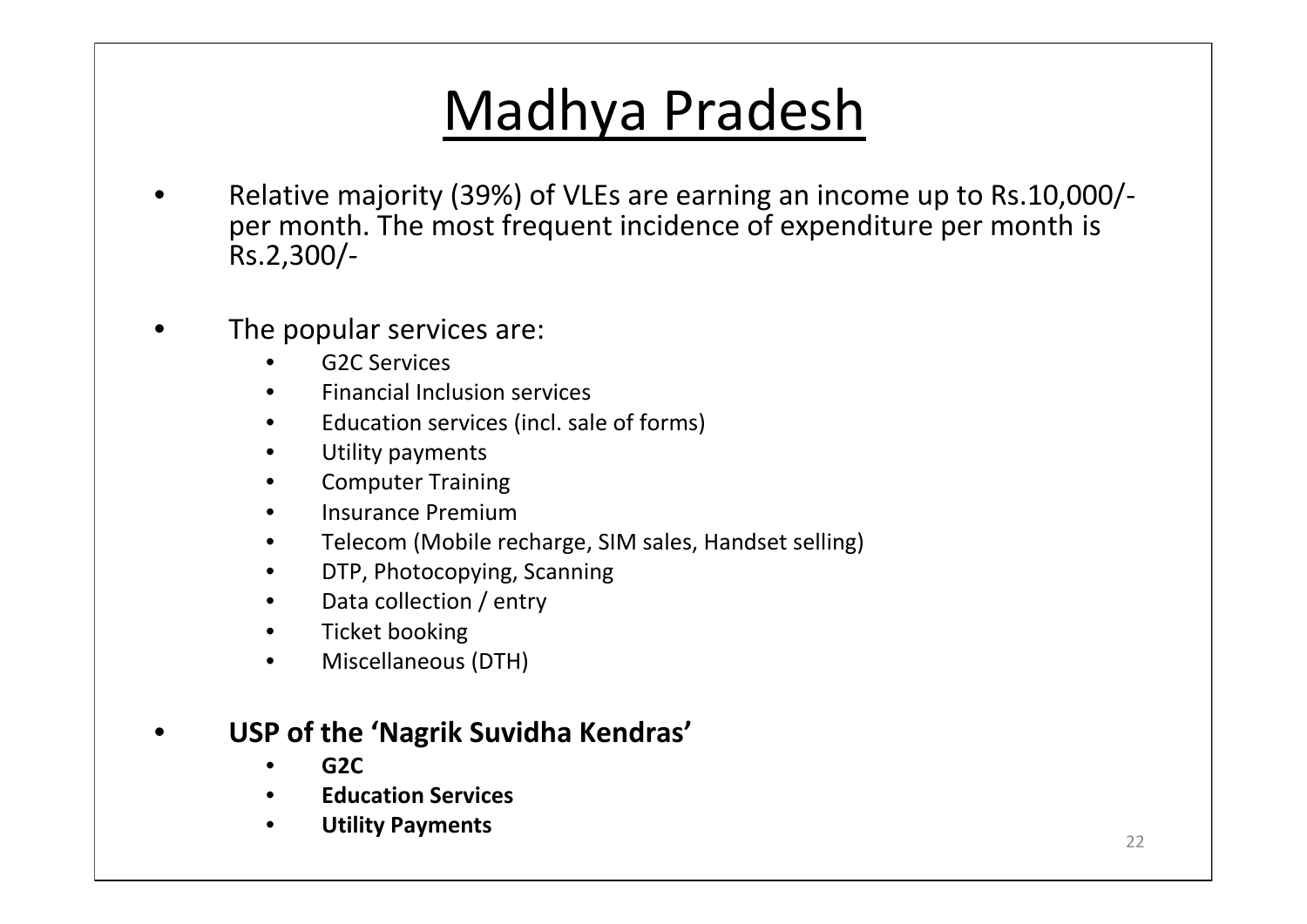## Madhya Pradesh

- Felt needs
	- Strengthening of Education services
	- Addressing the VLE concerns on proliferation of CSCs (e.g. co-location of Nagrik Suvidha Kendra & Lok Seva Kendra)
	- Promotional campaigns (58% of non users unaware)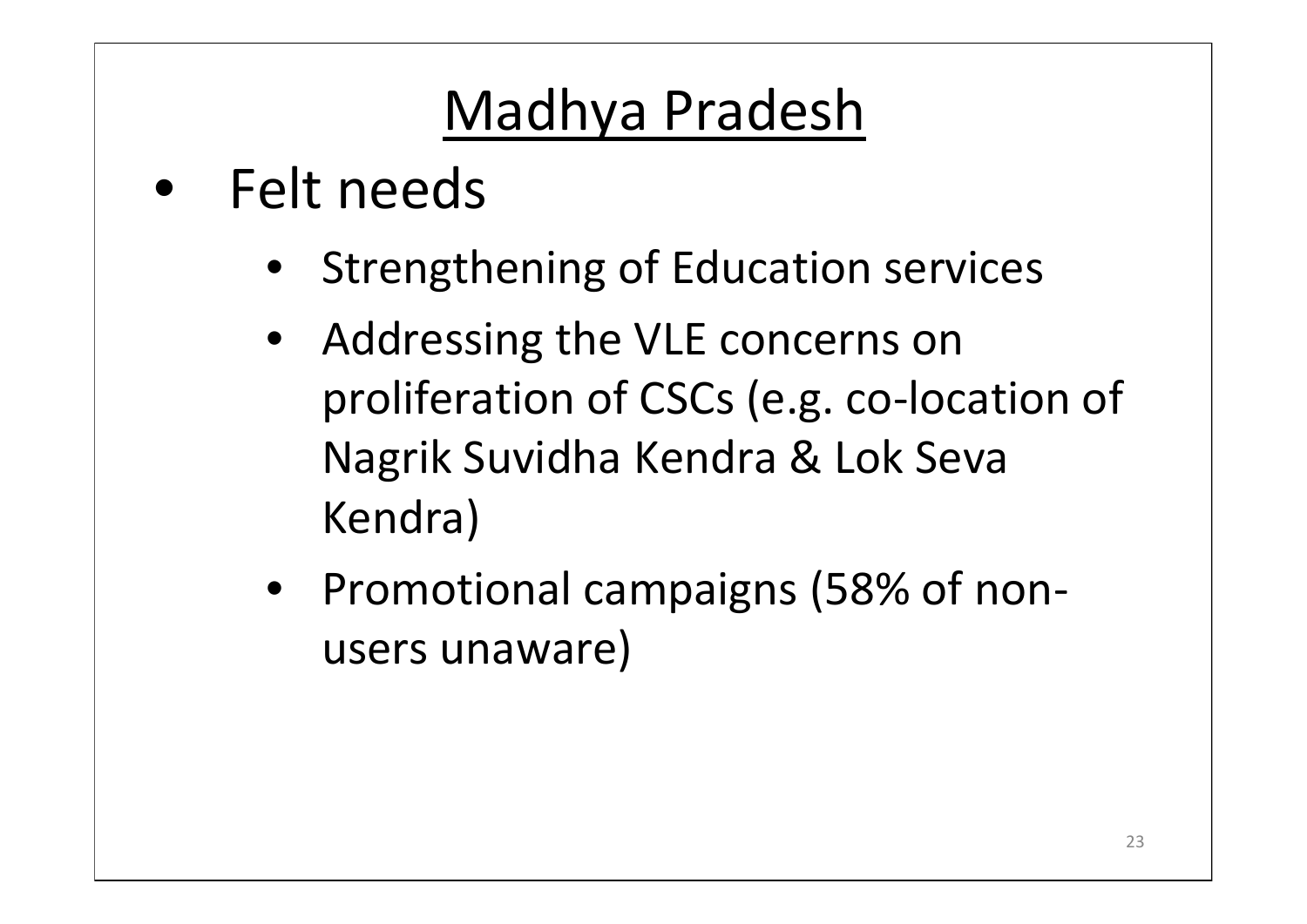### Andhra Pradesh

- Relative majority (61%) of VLEs earning an income up to Rs.3,000/- per month. The most frequent incidence of expenditure per month is Rs.2,200/-
- The popular services are:
	- G2C services (Certificates)
	- Electoral services (Voter ID)
	- Civil Supplies (Ration Card)
	- Bill payments
	- Telecom (Mobile recharge)
	- Internet (Web surfing, exam results)
- **The USP of the 'Mee Seva centres'**
	- **G2C services.**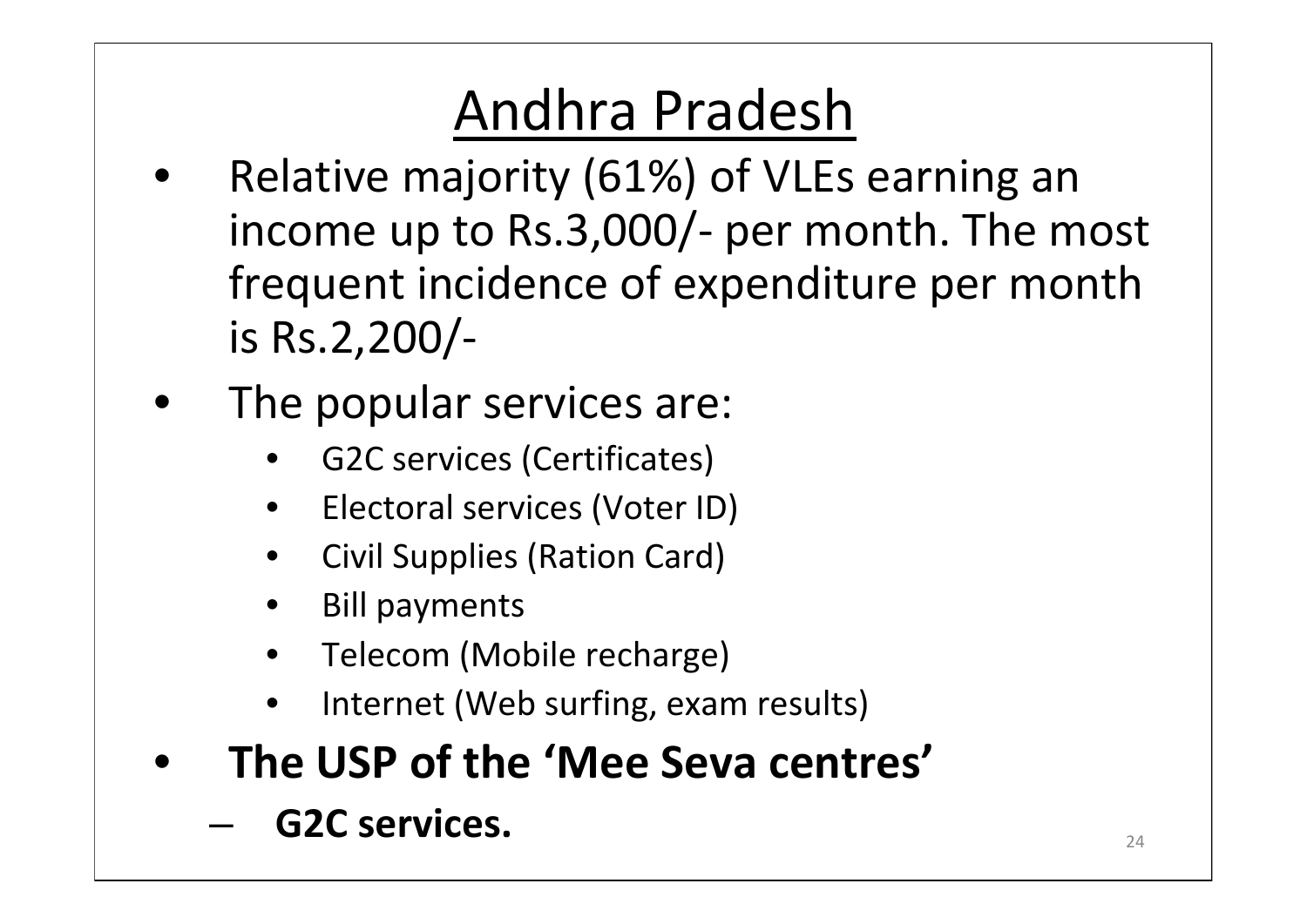### Andhra Pradesh

- Felt needs
	- Training on entrepreneurship
	- Uniform revenue support across SCAs, VLEs
	- Strengthening of Educational services
	- Choice of CSCs/VLEs through joint discussions of DeGS & **SCA**
	- Addressing of VLE concerns on proliferation of CSCs (Avoidance of court cases in respect thereof)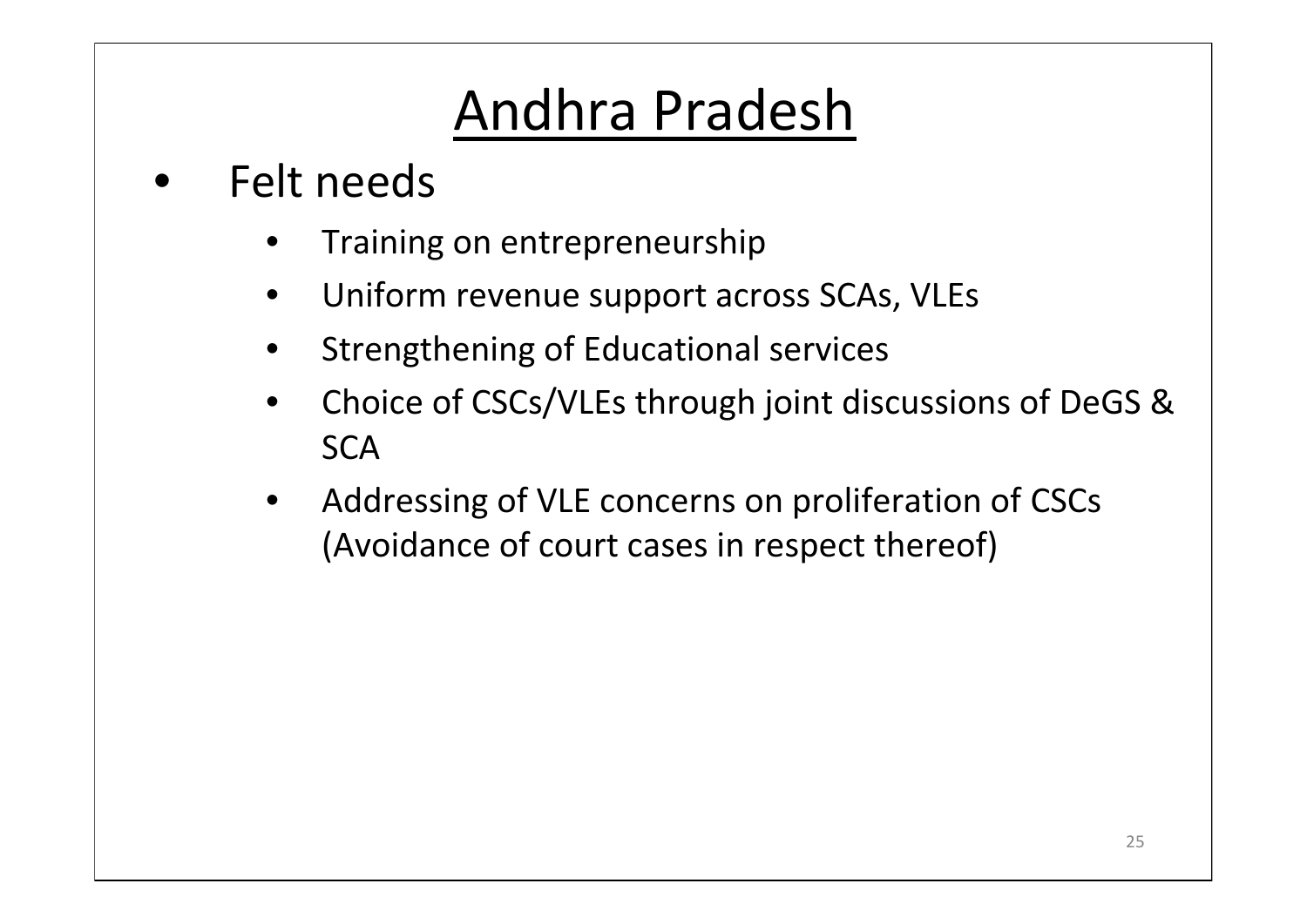## Kerala

- Relative majority (41%) of VLEs are earning an income up to Rs.20,000/- per month. The most frequent incidence of expenditure per month is Rs.9,000/-
- The popular services are:
	- UIDAI services
	- e-Payments
	- Ration card
	- **Ticketing**
	- Western Union money transfer
	- Passport application
	- PAN card
	- Computer Courses (NIELIT)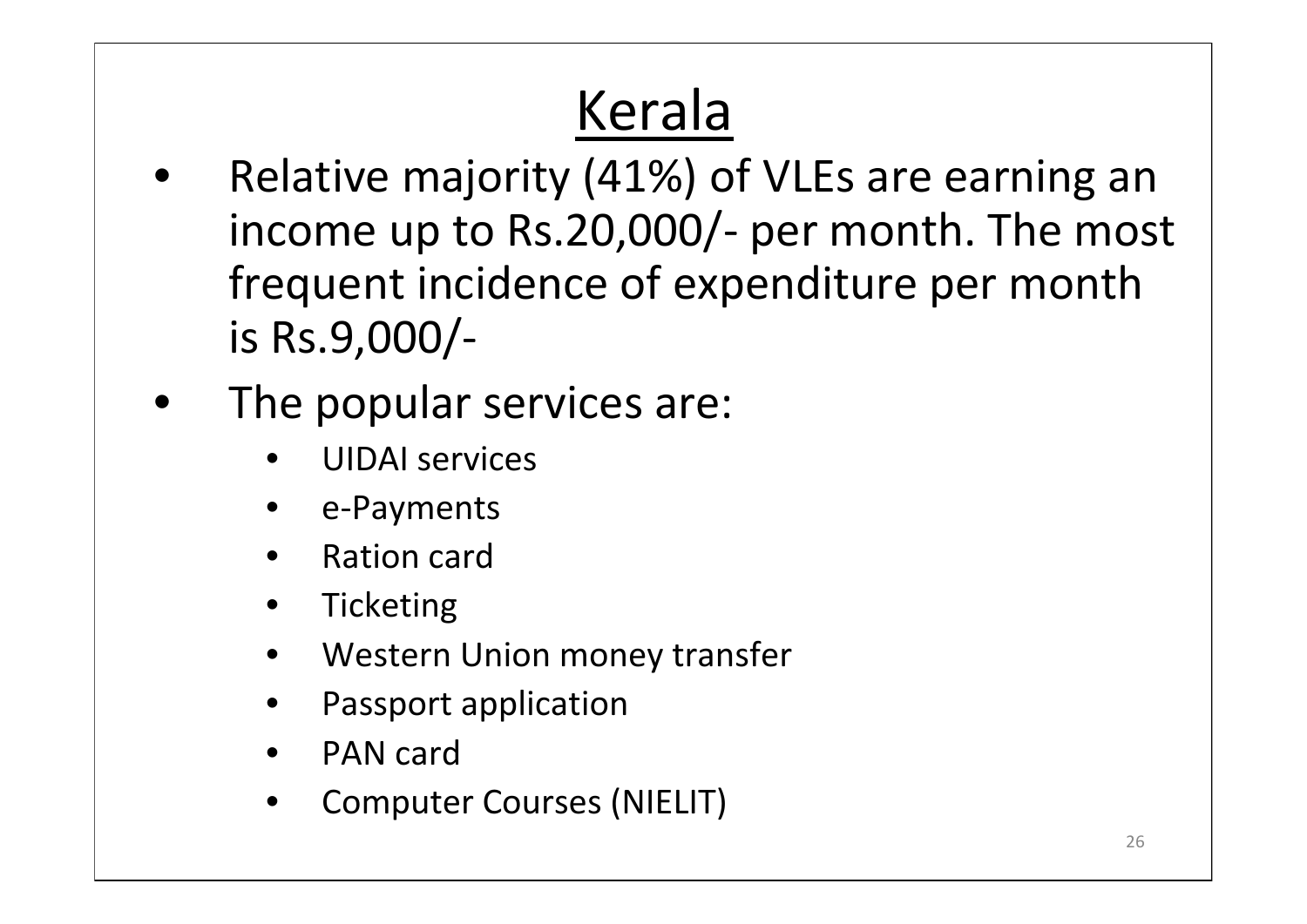## Kerala

- Education (IGNOU)
- Certificates
- Election ID card applications
- Utility bills
- Sale of PSC Application forms
- Sales Tax & VAT returns services
- e-Literacy / e-Learning
- Non-resident Kerala services
- Health / Health Insurance services
- **USP of the 'Akshaya centres'**
	- **G2C services**
	- **B2C services**
	- **Education**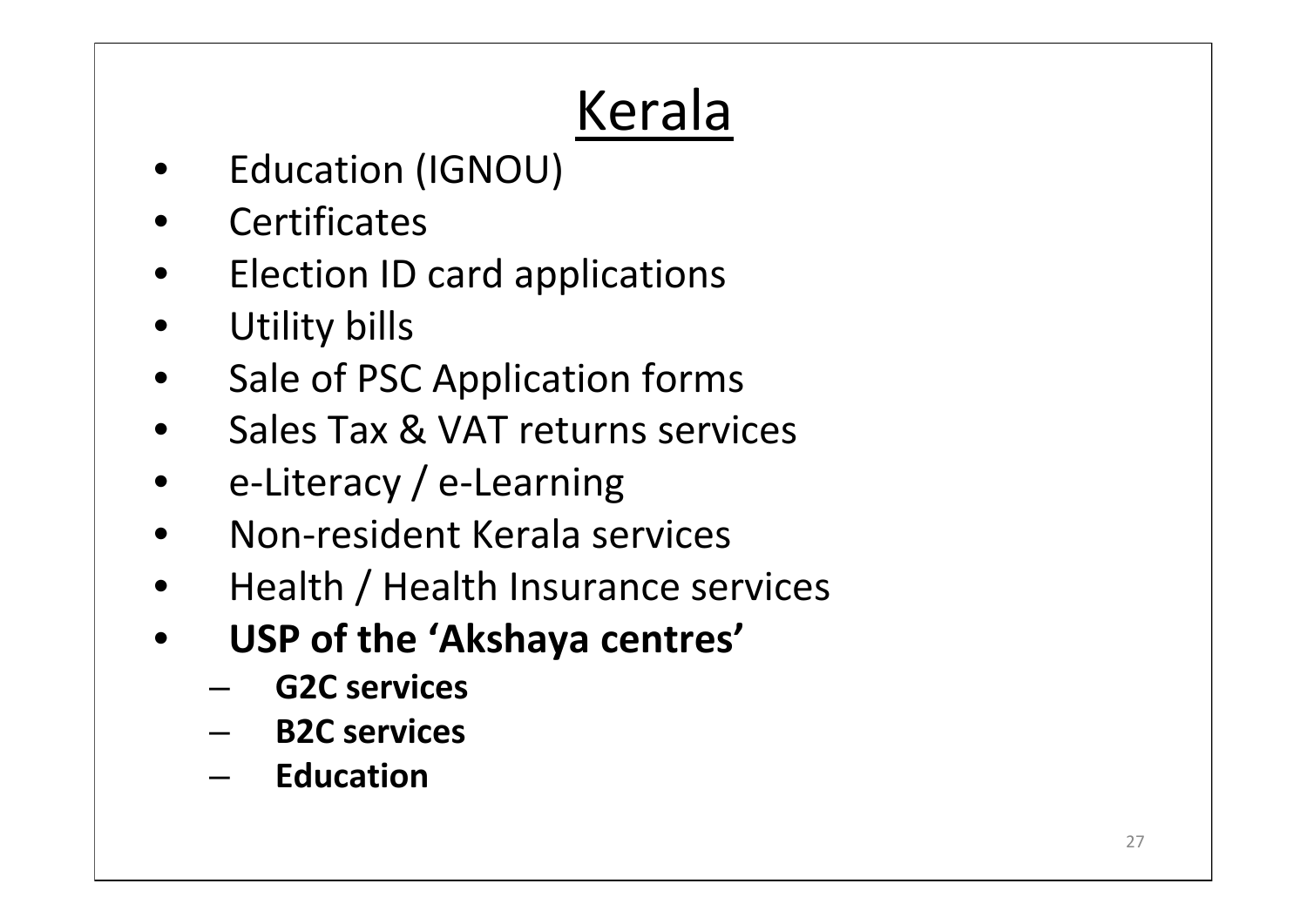## Successful CSC Model

- It has VLE, who
	- Is positively motivated, sole bread winner and/or woman (preferably), graduate, has CSC as sole source of income and is selected jointly by DeGS and SCA;
	- Has prior knowledge of computers, received high quality training;
	- Conducts regular promotional campaigns and regularly interacts with the **SCA**
- It has
	- Power for at least 6 hours a day for more than 90% of days, has high visibility and accessibility, internet availability of about 100% and speed higher than 256 Kbps.
- It offers services, comprising a core combination of
	- G2C (e-District) services
	- Financial Inclusion services
	- Utility payments
	- Educational services
- It has been set up by an SCA, who
	- Is proactive, ensures that complaints of VLEs are resolved within 24 hours, regularly visits CSCs, provides advertising material and undertakes promotional campaigns
	- Signs agreements that are simple to follow and easy to enforce effectively
	- Shares revenue support and revenues in a transparent, timely and uniform  $\qquad \qquad \mid$ manner.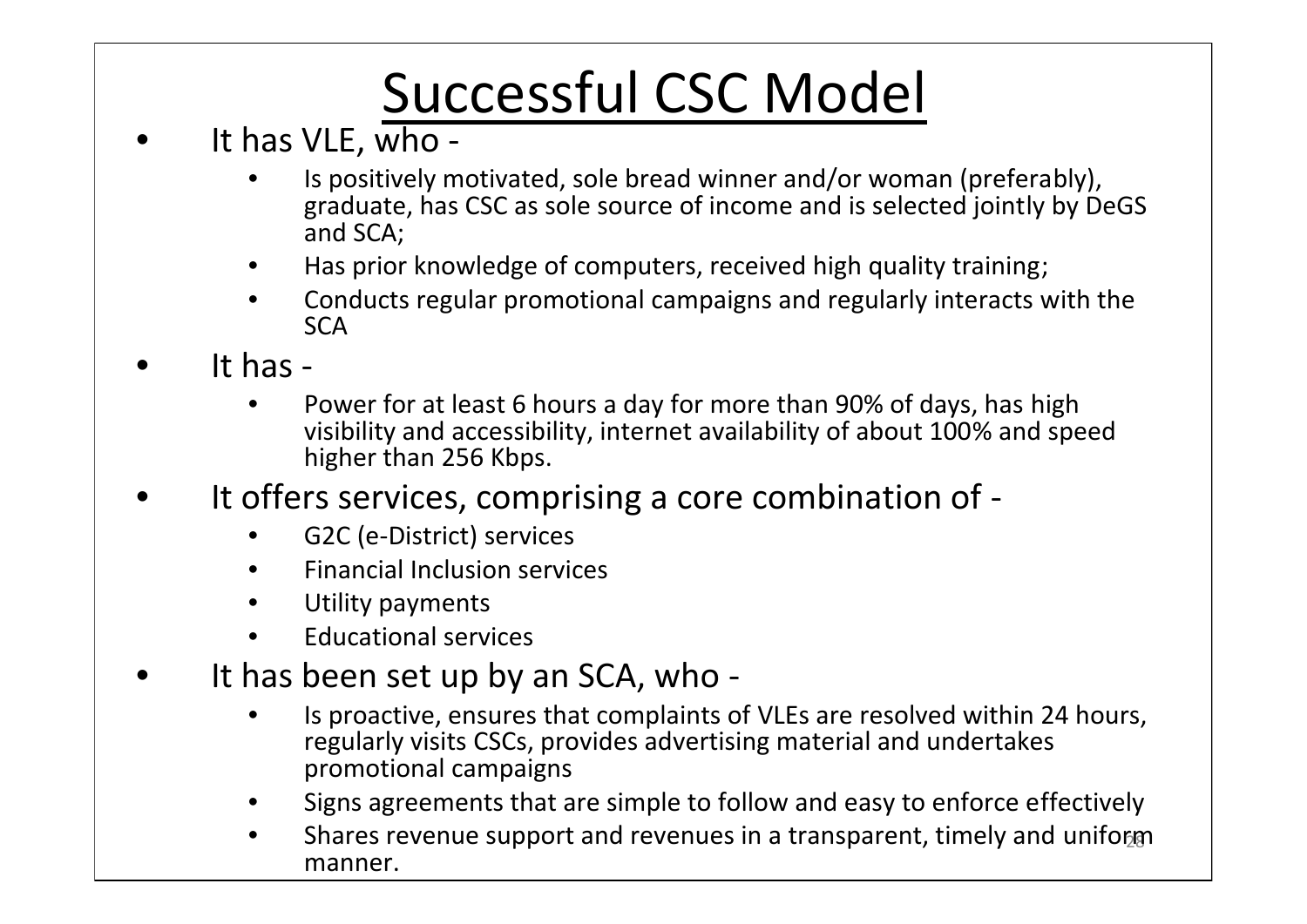# Suggestions & Recommendations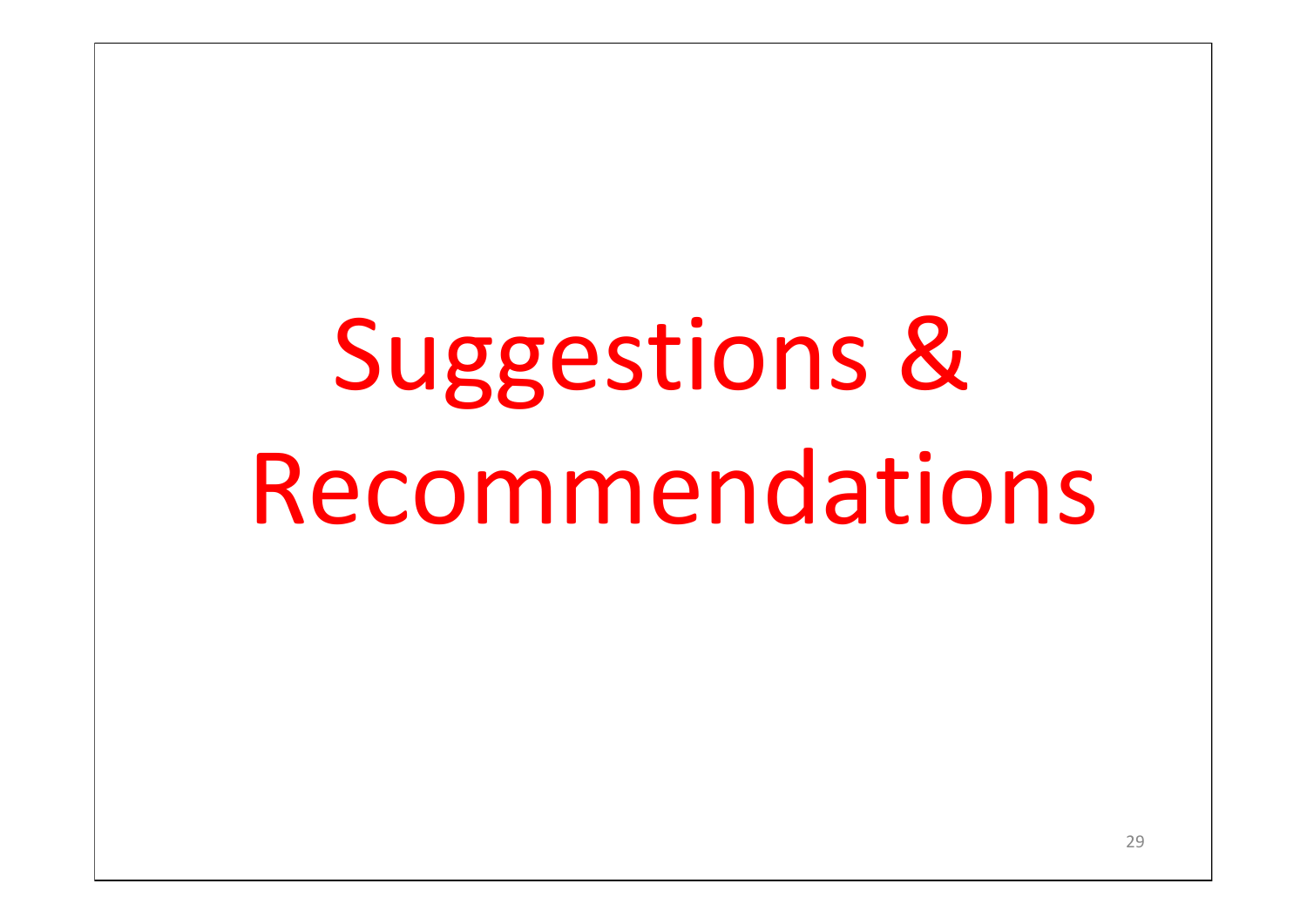#### Greater Role for DeitY

- CSC is widely acknowledged by stakeholders as a game changer and a  $\qquad$ powerful vehicle to bring about rural transformation in terms of uplift of socio-economic conditions.
- For a CSC to be a true catalyst and instrument of rural empowerment, it needs to:
	- Engage with the population (particularly the youth) to a greater extent
	- Play a stronger role in scale and scope as regards human development, financial inclusion, skill upgrade, capacity building
	- Implement more actively, the social-welfare schemes of Centre & States.
- Need for greater intervention and traction at the highest level:
	- An inter-ministerial / departmental Empowered Committee may be constituted at the Centre.
	- The objective of the Empowered Committee should be to:
		- Identify felt needs and unmet gaps in the successful implementation / scale-up of the Scheme, on an ongoing basis
		- Provide / facilitate due support to the states in terms of policy, strategy, regulation and governance of the Scheme.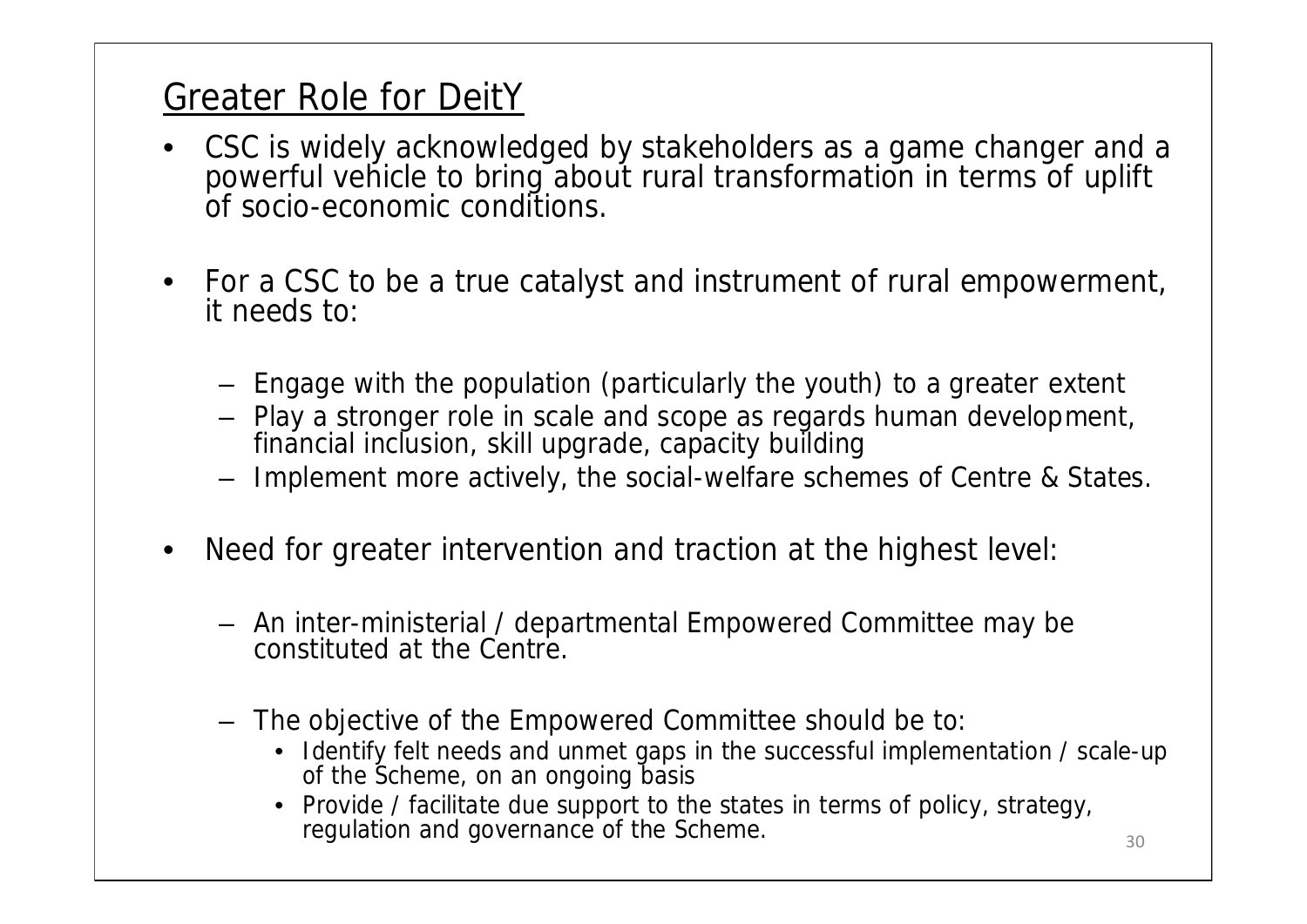#### Greater Role for DeitY

- To meet the twin objectives of CSCs (effective public service delivery, and, promotion of a more inclusive and empowered society), the composition of the Empowered Committee could be:
- Chairman
	- Secretary to the GoI, DeitY
- **Members** 
	- Secretary to the GoI, Dept. of Telecommunications
	- Secretary to the GoI, Dept. of Financial Services
	- Secretary to the GoI, Dept. of School Education & Literacy
	- Secretary to the GoI, Dept. of Social Justice & Empowerment
	- Secretary to the GoI, Dept. of Rural Development
	- Secretary to the GoI, Dept. of Health & Family Welfare
	- Secretary to the GoI, Ministry of Micro-, Small & Medium Enterprises
	- Secretary to the GoI, Ministry of Panchayati Raj
	- Secretary to the GoI, Ministry of Woman & Child Development
- Member Secretary / Convener
	- Addl. / Joint Secretary / Director (eGov), DeitY *(with other two as invitees)*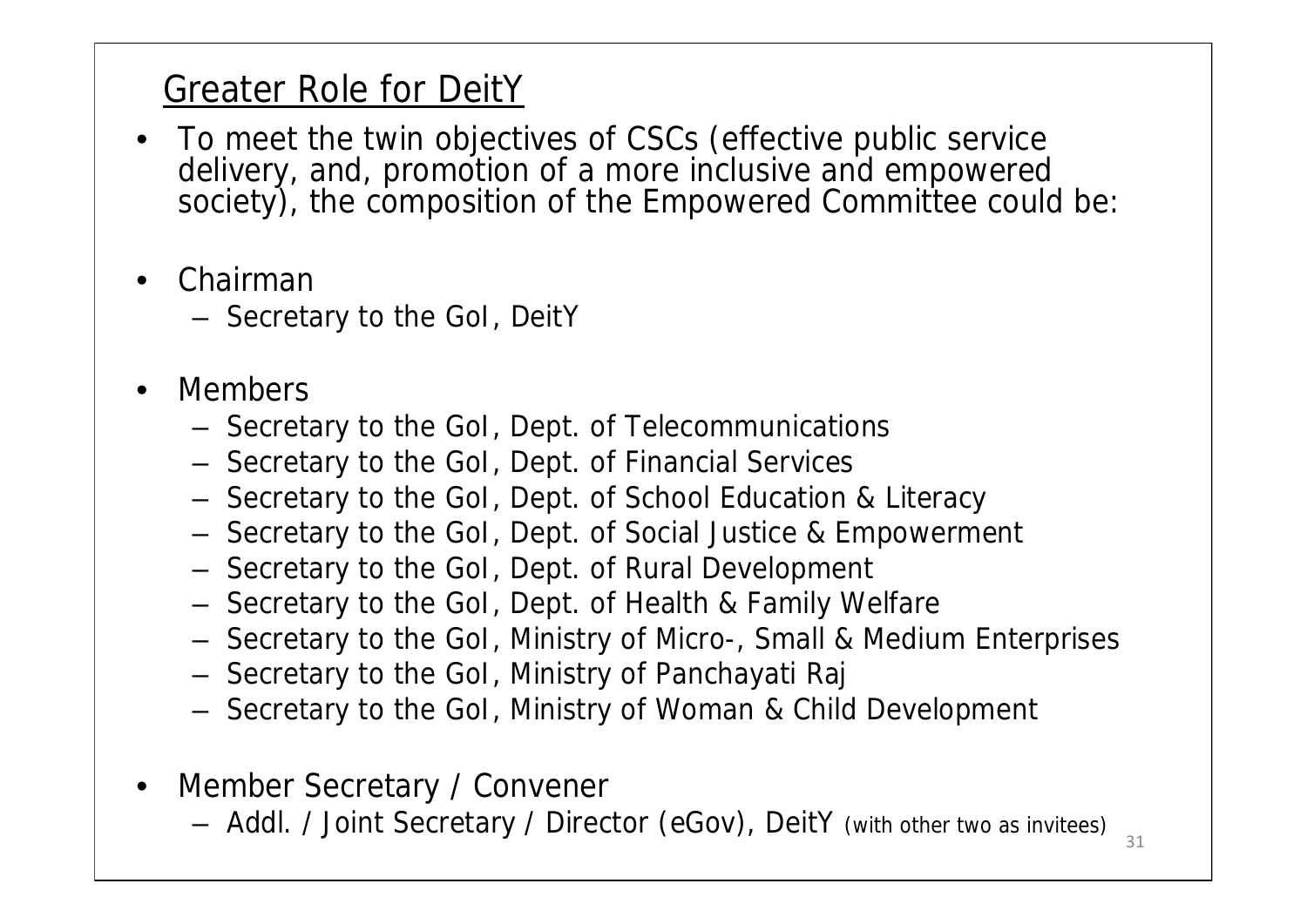#### Greater Facilitation by DeitY/SDAs

- Enabling factors for better viability of CSCs:
	- Concessional rate of tariff (one time as well as recurring) for CSCs from Telecom and Internet Service Providers, considering the CSC operations under USO. *(This suggestion is in tune with the recommendation in the ITU report.)*
	- Waiving of levy of license fee / rent on CSCs located in Panchayat/ BNRGSK premises by State Govt. / SDA
	- Dovetailing CSC Scheme with Public Service Guarantee Acts of states (RJ, JH, JK, etc.) *{One at the Central Govt. level too is in the offing}*
	- Incentivizing the citizens to use the CSC channel:
		- E.g. 1% off on utility bills paid at CSCs (as was the case in AP).
	- Tie-ups with banks to facilitate:
		- Equipment finance for CSCs at concessional rates
		- Deepening of the role of SCAs/VLEs for Financial Inclusion (as BC / BF)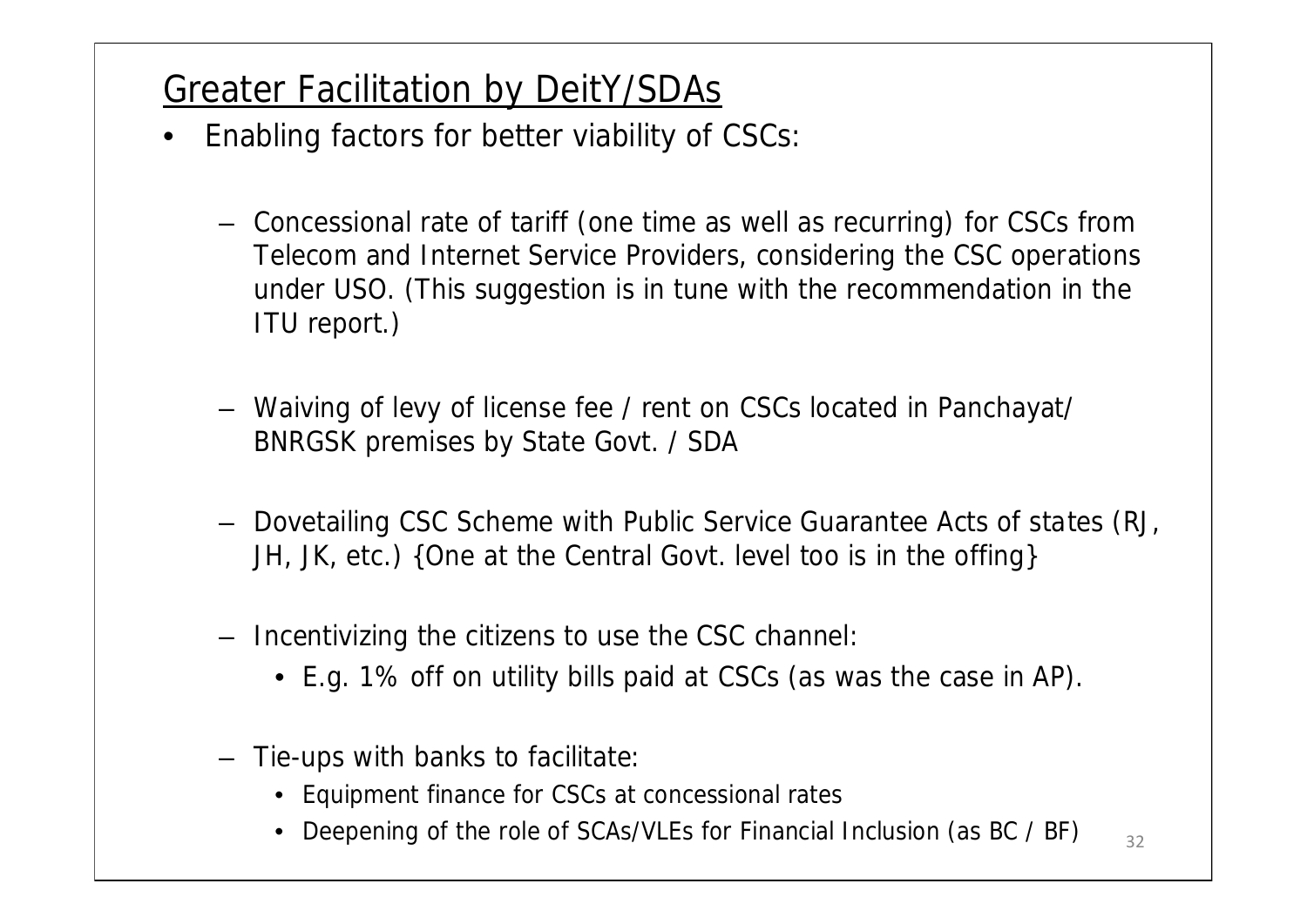#### Role of the State Governments

- Need for greater impetus to the CSC Scheme at the state level.
- Strengthened structure with senior officials would help the CSC Scheme gain suitable buy-in from the stakeholders / departments.
- Suggested structure and role of the ICT Dept. at the state level:
	- Should be headed by an officer not below the rank of Principal Secretary.
	- The SDA should be headed by an officer not below the rank of Secretary.
	- Advisory / Monitoring Committees at the state and district level (to facilitate the smooth implementation and functioning of the CSC Scheme) to become more vibrant
	- State-level Committee to be headed by the Chief Secretary with Head of the SDA (Secretary level officer, as recommended above) as the Member Secretary / Convener.
	- At the District-level Committee meetings, the Head of the SDA should be a permanent invitee.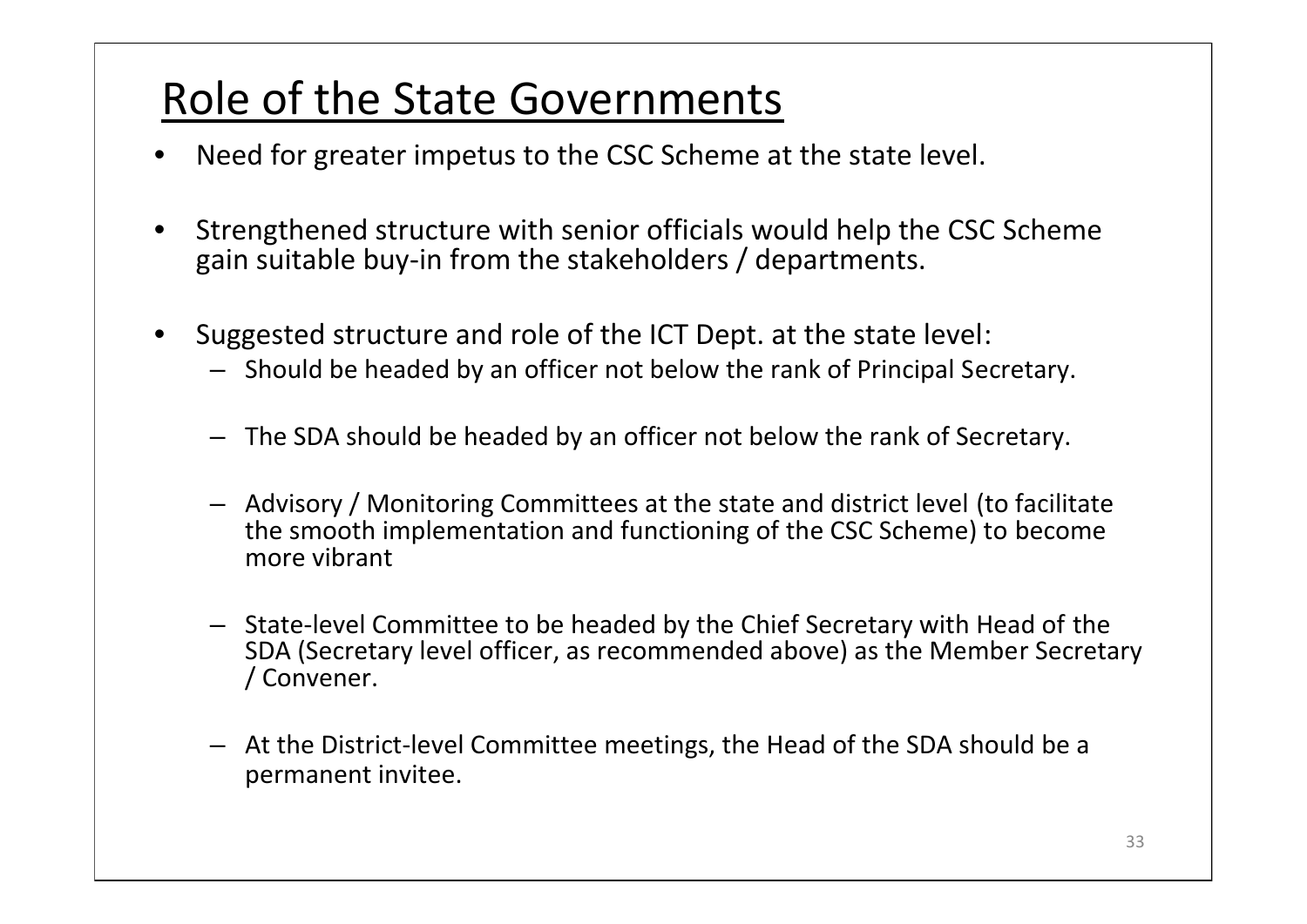#### Structure and Role of SDA

- SDA should have full functional autonomy
- SDA (not the SCA) should be the prime driver of the whole CSC eco-system.
- The SDA should have a Steering Committee:
	- Committee should give shape to and drive the work programme of the SDA.
	- Committee should be headed by the Officer-in-charge of the ICT Department of the State (not below the rank of Principal Secretary)
	- Convener/Member-Secretary of the Committee should be the Head of the SDA (not below the rank of Secretary)
	- Committee should provide for representation of the various state government departments that (could potentially) provide their services through the CSC Scheme.
	- Members of the Committee should not be officers below the rank of Directors.
	- Committee should meet (at least) once in two months.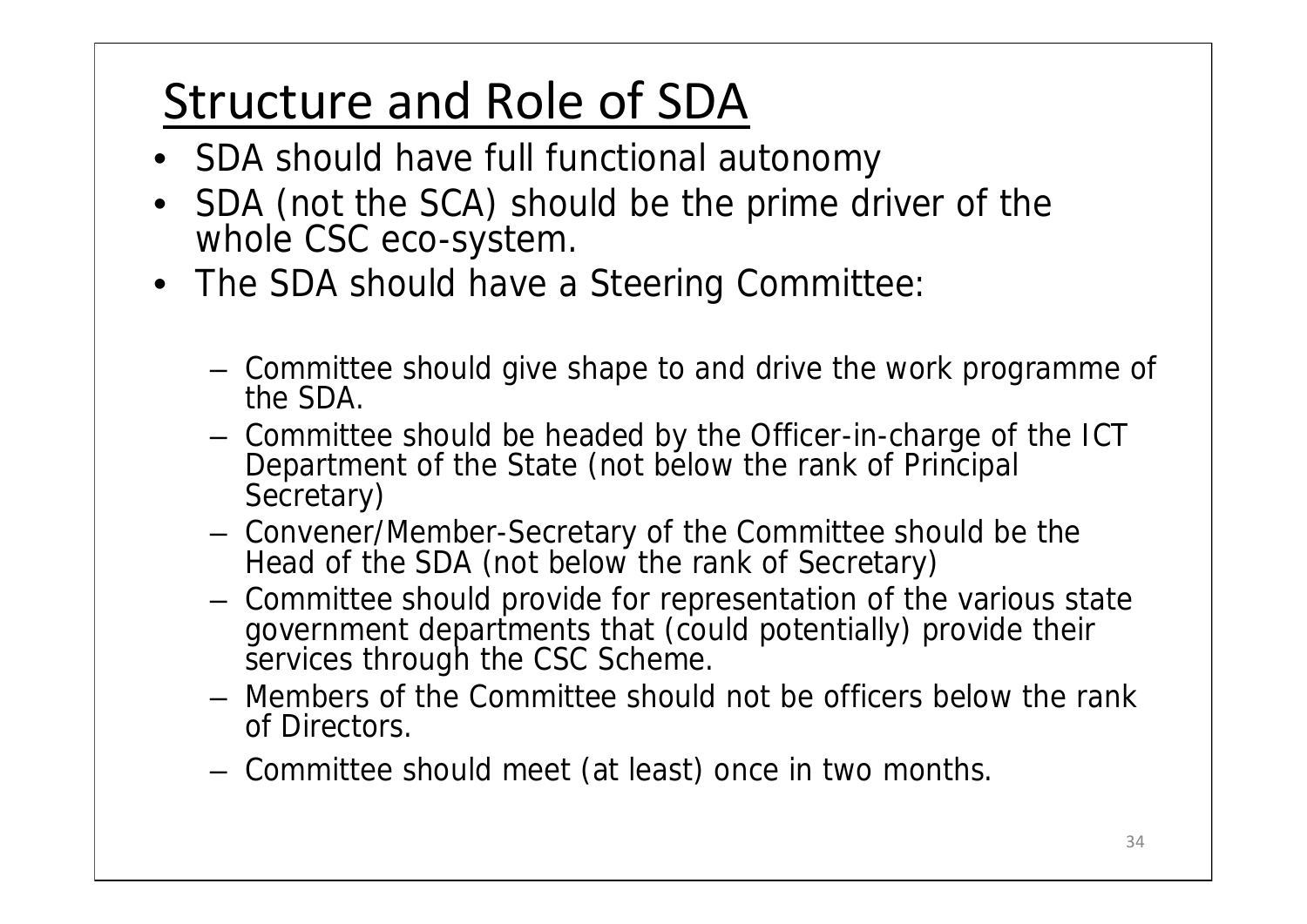#### Role of SCA

- SCA should establish CSCs (physical infrastructure) and provide implementation support.
- Role-responsibilities should be to:
	- Finance (or facilitate), build, rollout, establish, manage and maintain the CSCs for delivery of services to the citizens, at the locations and as per the configuration advised by the SDA.
	- Develop the site as per the 'branding' prescription of the SDA.
	- Tie-up with civil, IT and telecom vendors to make the CSC a uniformly branded, highly-visible, IT-enabled and fully-equipped retail outlet with good ambience.
	- Train the VLEs identified by the SDA.
	- Provide complete technical support to VLEs for the successful implementation and operation of CSCs as per SLAs signed with the SDA.
	- Institute and manage a helpdesk for timely resolution of technical and uptime issues of CSCs.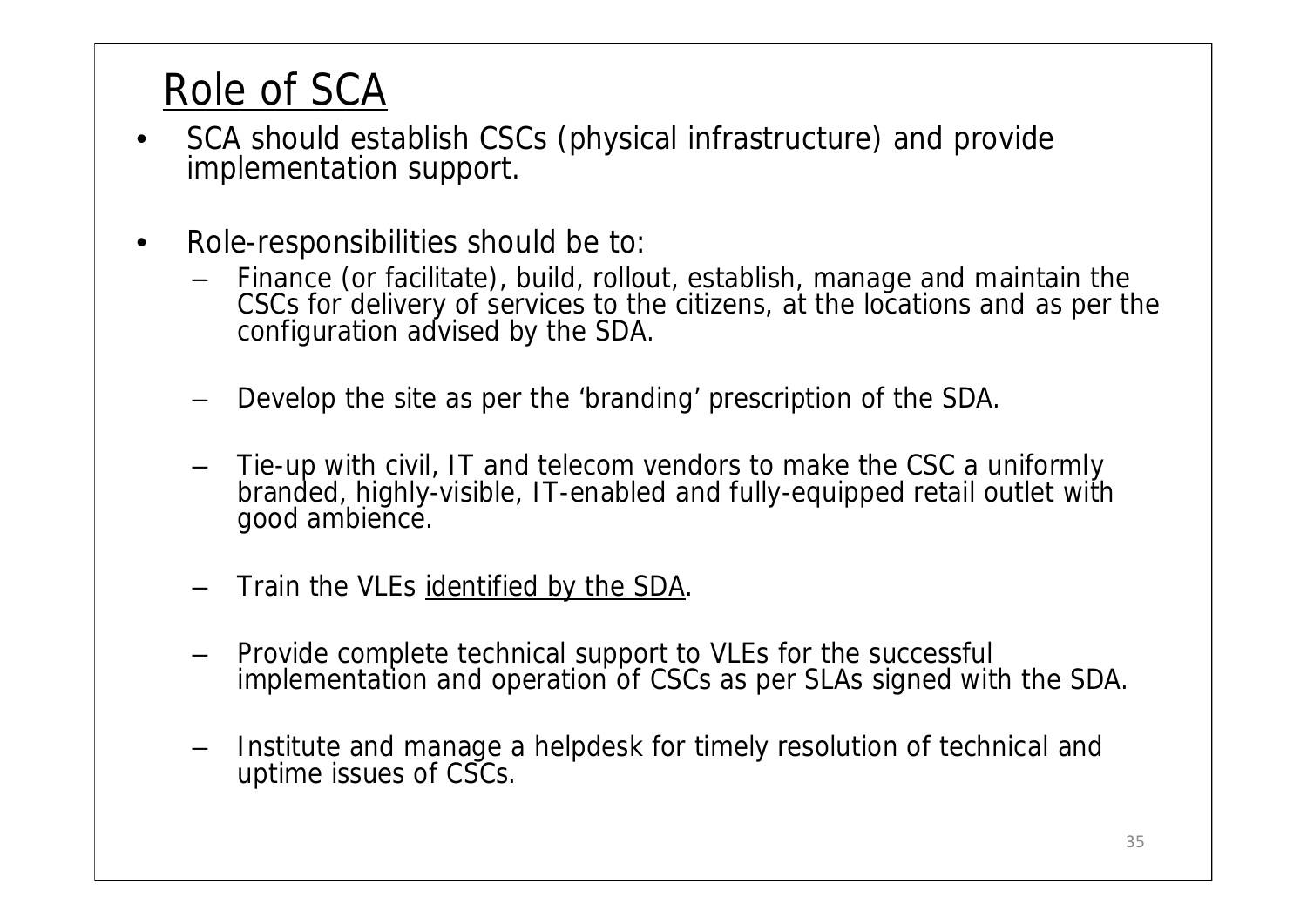#### Need for a Portal of Portals

- Need for a state-level apex portal to be designed, developed, operated and maintained by SDA on a 24/7 basis.
- All service providers, SCAs and CSCs to connect to this portal.
- Such a 'mother' portal should be the gateway (as single point entry and exit) for all e-transactions of CSCs .
	- Facilitates tracking and logging of all online transactions (G2C and B2C) carried out by CSCs, through a single window.
	- Helps SDA in:
		- Enrolling new Service Providers / Departments
		- Introducing new services
		- Bringing about improvements and positive changes
		- Fixing (systemic) deficiencies and gaps
		- Monitoring performance of Service providers, SCAs and CSCs
		- Exercising due oversight
		- 36 • Managing the implementation and functioning of the CSC Scheme in a more efficient and effective manner.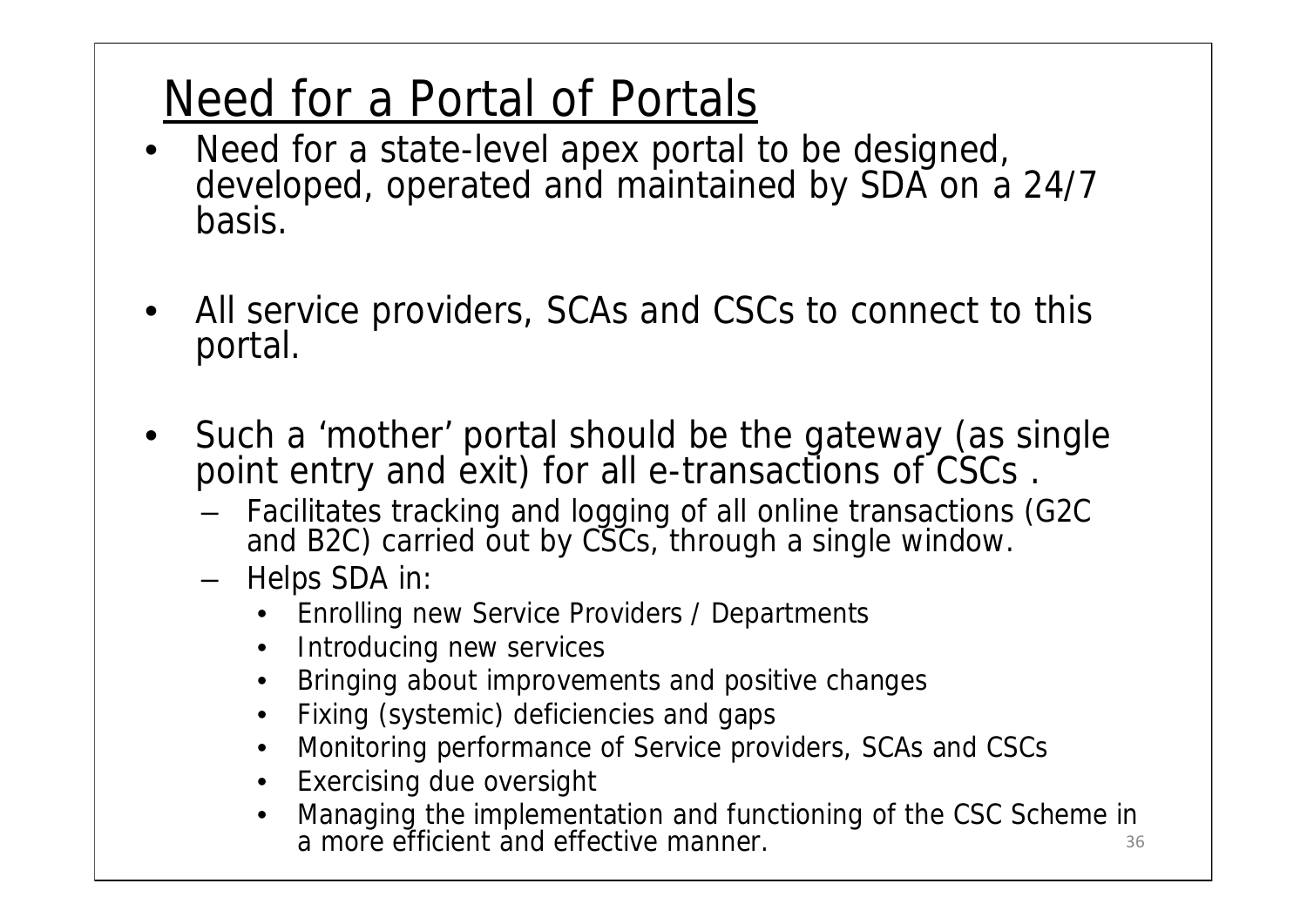#### Transaction-based Incentivization in place of Guaranteed Revenue Support

- Availability or otherwise of G2C services in any state is a common factor for all SCAs of that state.
- Need for provision for incentivization for all SCAs/CSCs of a state, in the absence of critical mass of G2C transactions.
- Evaluation of SCA bids should be based on transaction fee model and well-defined performance criteria and not on revenue support price-discovery through bidding process.
- Incentivization should be based on the performance by SCAs and VLEs and not in the form of guaranteed revenue support.
- Incentivization should reward the progress in the nature and extent of roll out of services.
- Only those SCAs and CSCs/VLEs should be eligible for incentivization, which enable at least a certain minimum level of services and transactions. Incentivization therefore, should be transaction-based.
- There should be a ceiling for the incentive, namely, beyond a specified level, (higher) transactions should not qualify for incentive.
- All CSCs clocking a certain minimum level of transactions to be eligible for incentive.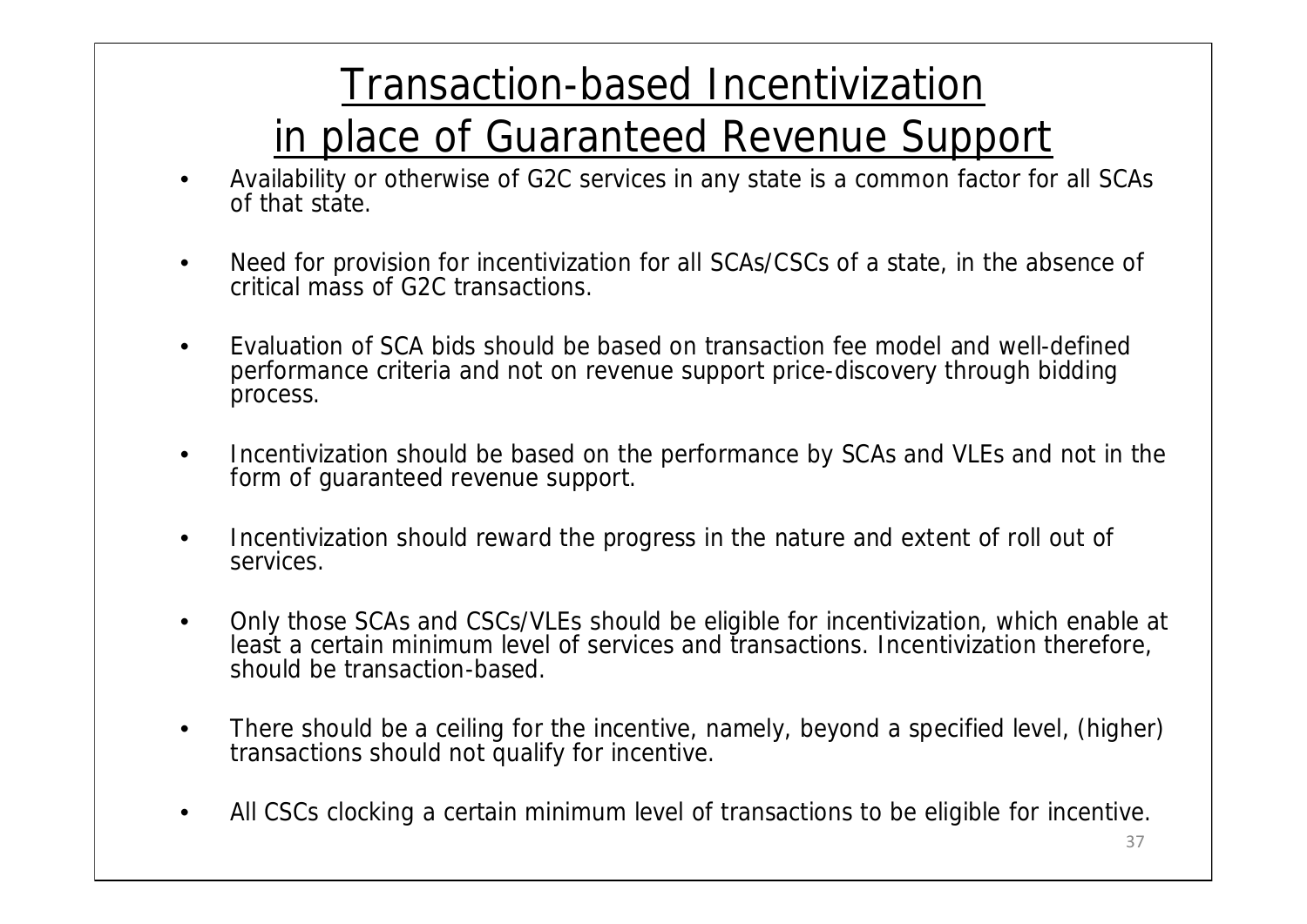#### Transaction-based Incentivization in place of Guaranteed Revenue Support

- 41% of the CSCs surveyed earning up to Rs.3,000/- only.
- Mean level of expenses per CSC is Rs.5,346/- per month.
- Major expense heads (based on mean values) turn out to be:
	- 1. Interest Payment (31%)
	- 2. Rent (23%)
	- 3. Electricity (13%)
	- 4. Internet (12%)
- Assuming that CSCs use rent-free space / premises provided by the state government, VLEs need to take care of (1), (3) and (4) above to the tune of Rs.3,000/- (56% of Rs.5,346/-).
- Thus, CSCs would break even only at Rs.3,000/-.
- At an average income of, say, Rs. 10/- per transaction, a VLE would be able to  $\vert$ earn Rs.3,000/- at a level of 300 transactions.
- Need for incentivization appears fair and just to ensure that a VLE earns at least a net income Rs.3,000/-.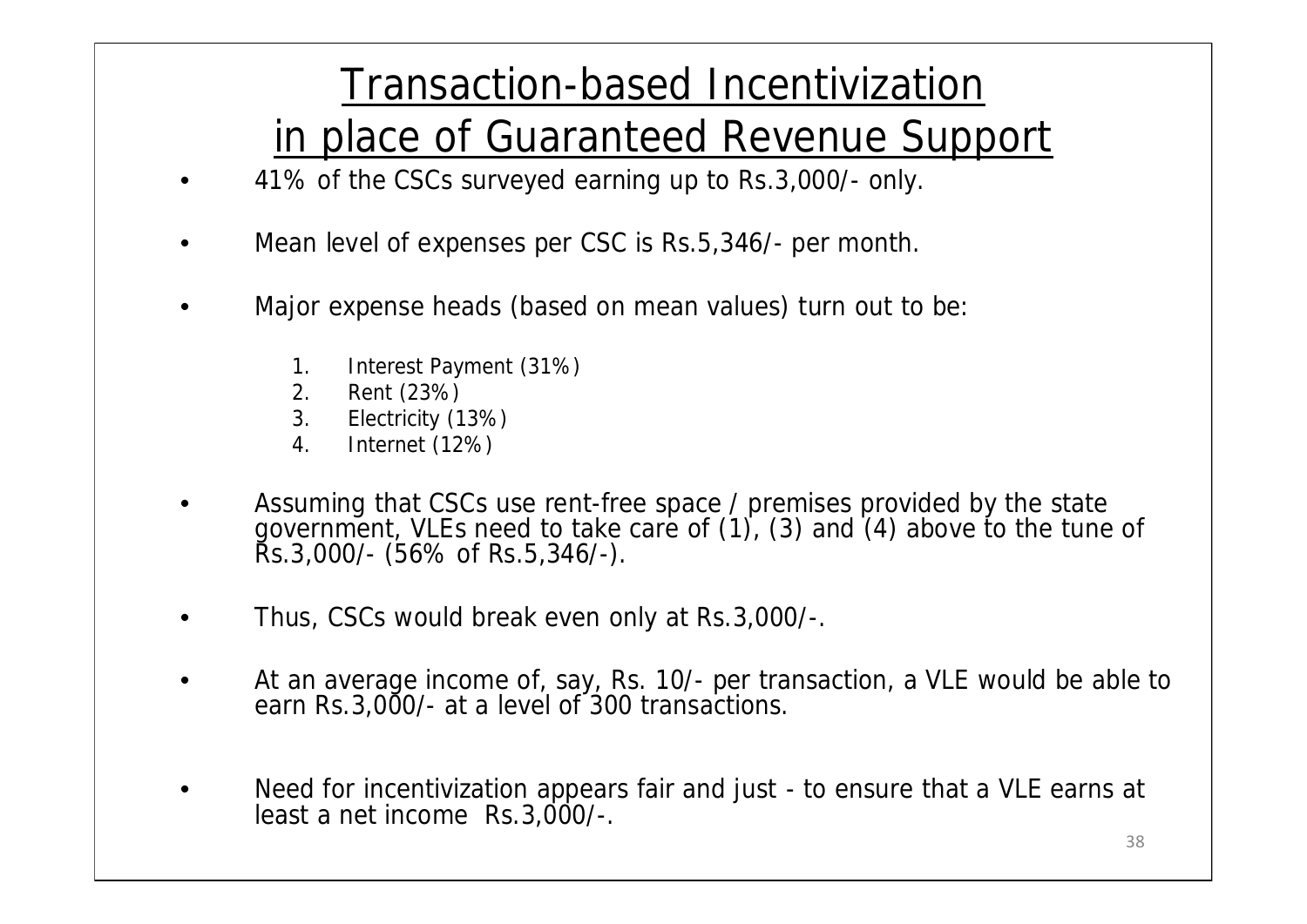#### Transaction-based Incentivization in place of Guaranteed Revenue Support

- Incentivization (in lieu of guaranteed revenue support) could be uniformly made applicable to all CSCs which clock at least 100 transactions per month.
- It is envisaged that CSCs would become viable and sustainable, at 500 transactions per month.
- Worthwhile instituting a recognition and reward scheme for CSCs performing above a benchmark level determined as per the performance measurement framework.
- DeitY could consider crediting the central share of incentive into the accounts of VLEs directly through the DBT scheme.
	- Credit could be based on the record of transactions certified by SDA.
	- Such measure would not only ensure timely availability of support to VLEs but also result in greater motivation and commitment by them.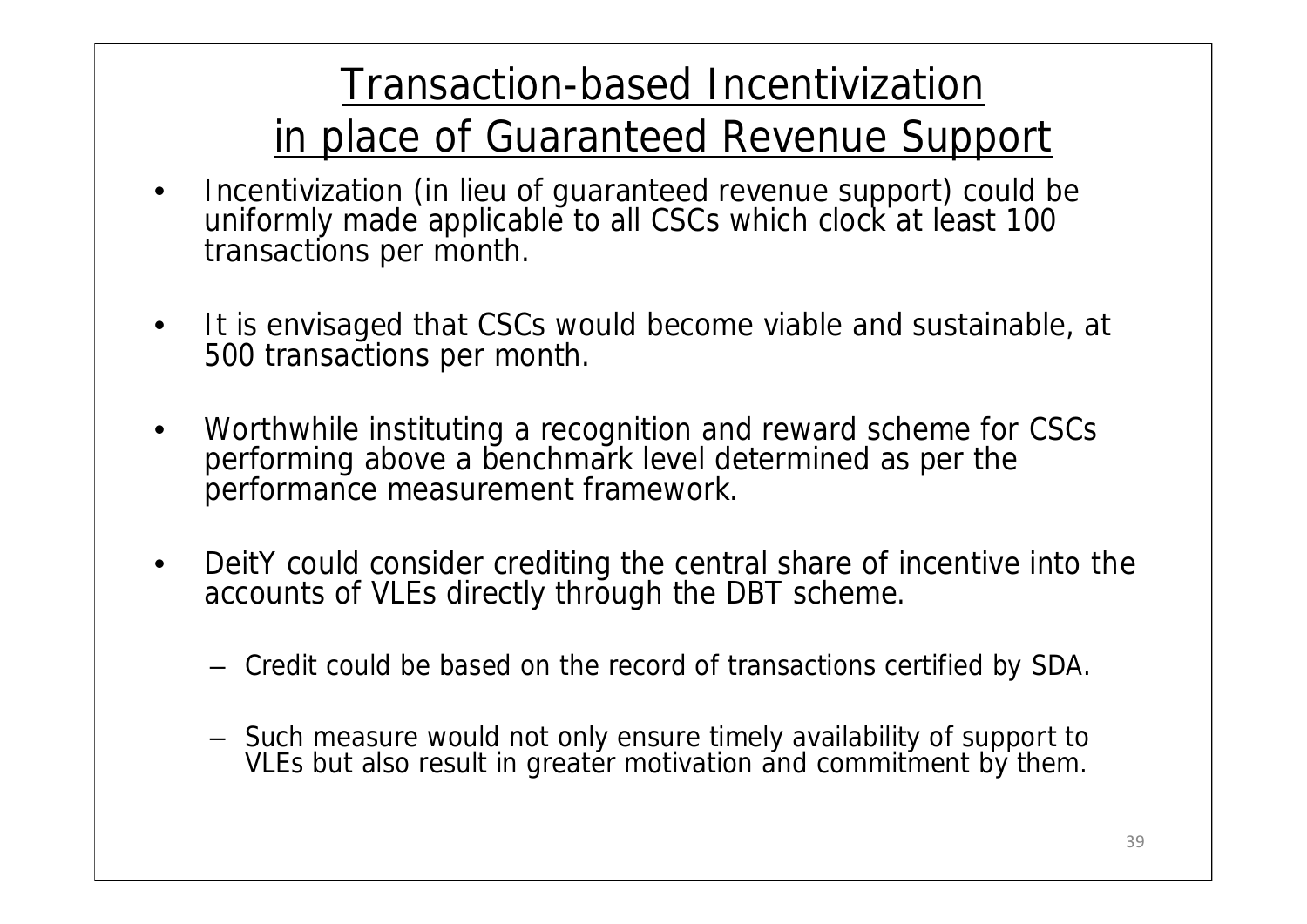#### Cash Management by SDAs

- SDAs themselves to collect and manage the cash received by the CSCs, through tie-up with one or more reputed banks.
- Resultantly:
	- Ensuring the security deposits to be maintained by CSCs, their top up and monitoring the cash flows to be addressed by banks engaged by SDAs
	- No need for SCAs to carry out the cash collection from the CSCs and do cash accounting, monitoring and managing
	- SCAs can exclusively concentrate on providing technical guidance and implementation support to  $\qquad \qquad \mid$ CSCs, an area of their expertise.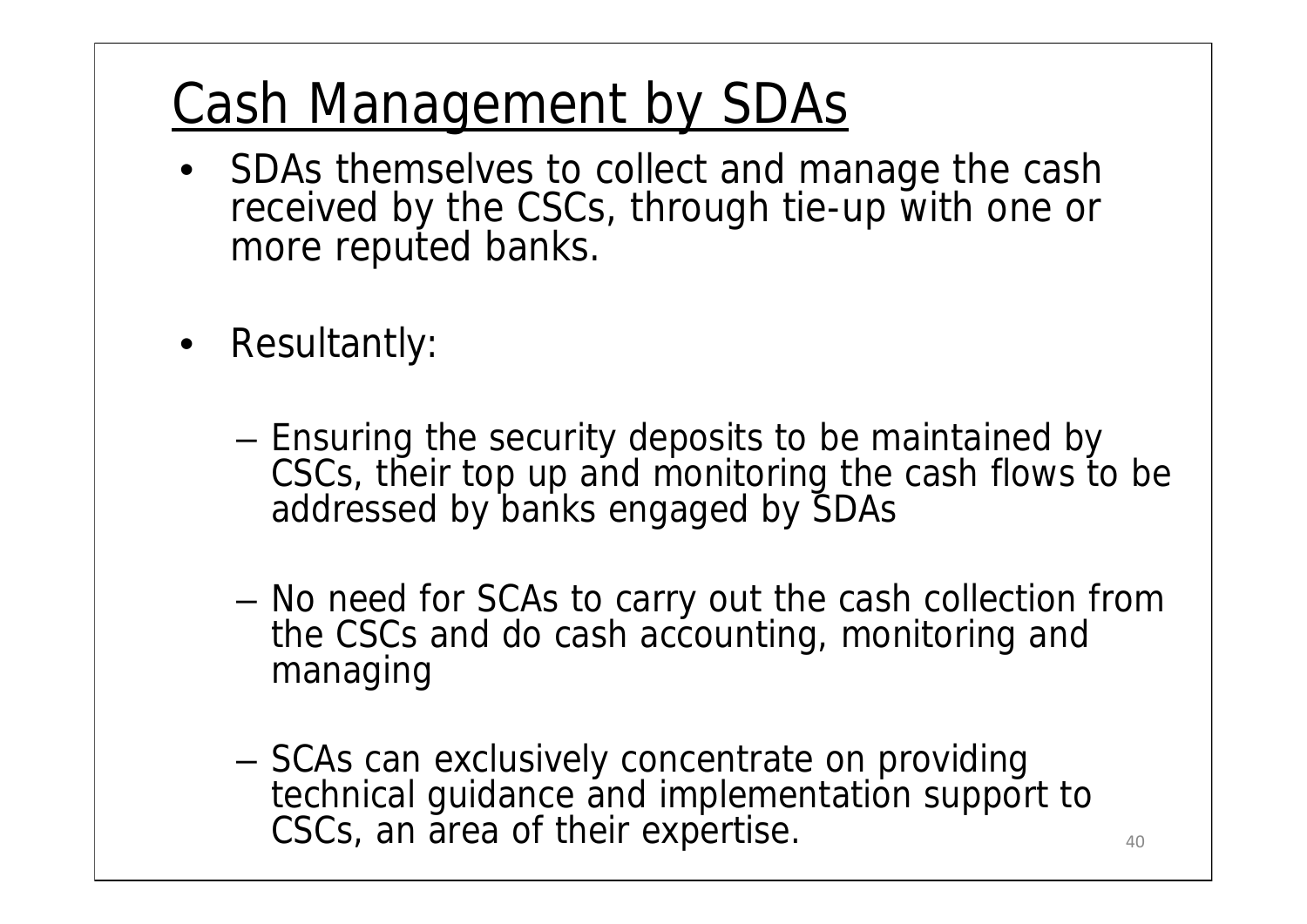#### Need for Standardized Performance Measurement Frameworks

- TPM and Uptime norms are not uniform across SDAs and SCAs
- Need for a standardized performance measurement, monitoring and management framework for CSCs.
- Framework to utilize a combination of relevant parameters such as:
	- OMT logs
	- No. of G2C services offered
	- No. of transactions carried out
	- Citizen satisfaction
		- Could be based on feedback on parameters such as: charges levied, number of complaints received / redressed etc.
- Need for a standardized framework for measuring the performance of SCAs too.
- Such a framework to be based on the role-responsibility that SCAs are to discharge and honor, under the provisions of the CSC scheme.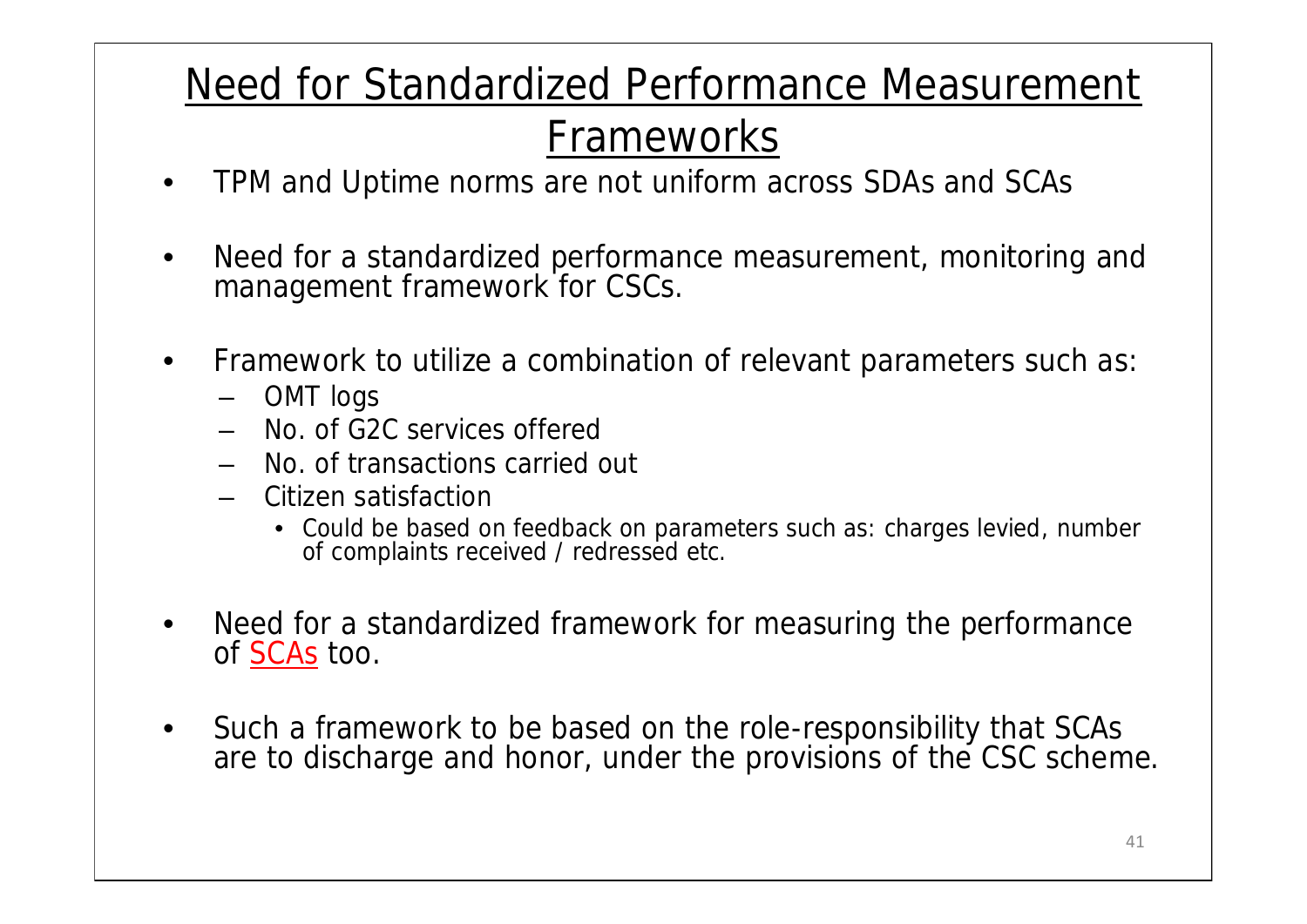#### Scaling up the base of CSCs

- Currently, one CSC services the rural citizens in a cluster of about 5-6 villages.
- For approx. 6.30 lakh villages, there are about 1.27 lakh CSCs in operation.
- Study reveals a positive correlation between the population of the village (where the CSC is located) and the income of the CSC .
- Footprint of CSCs may be expanded to cover the 2.65 lakh Grama Panchayats in the country.
- This would also help:
	- Bridge the digital divide by providing wider exposure to the citizens on electronic delivery of services and encouraging them to gradually migrate to self service at CSCs.
	- Improve the availability and easy accessibility of services to the rural population
	- Realize the attendant benefits of promoting entrepreneurship and catalyzing socio-economic uplift.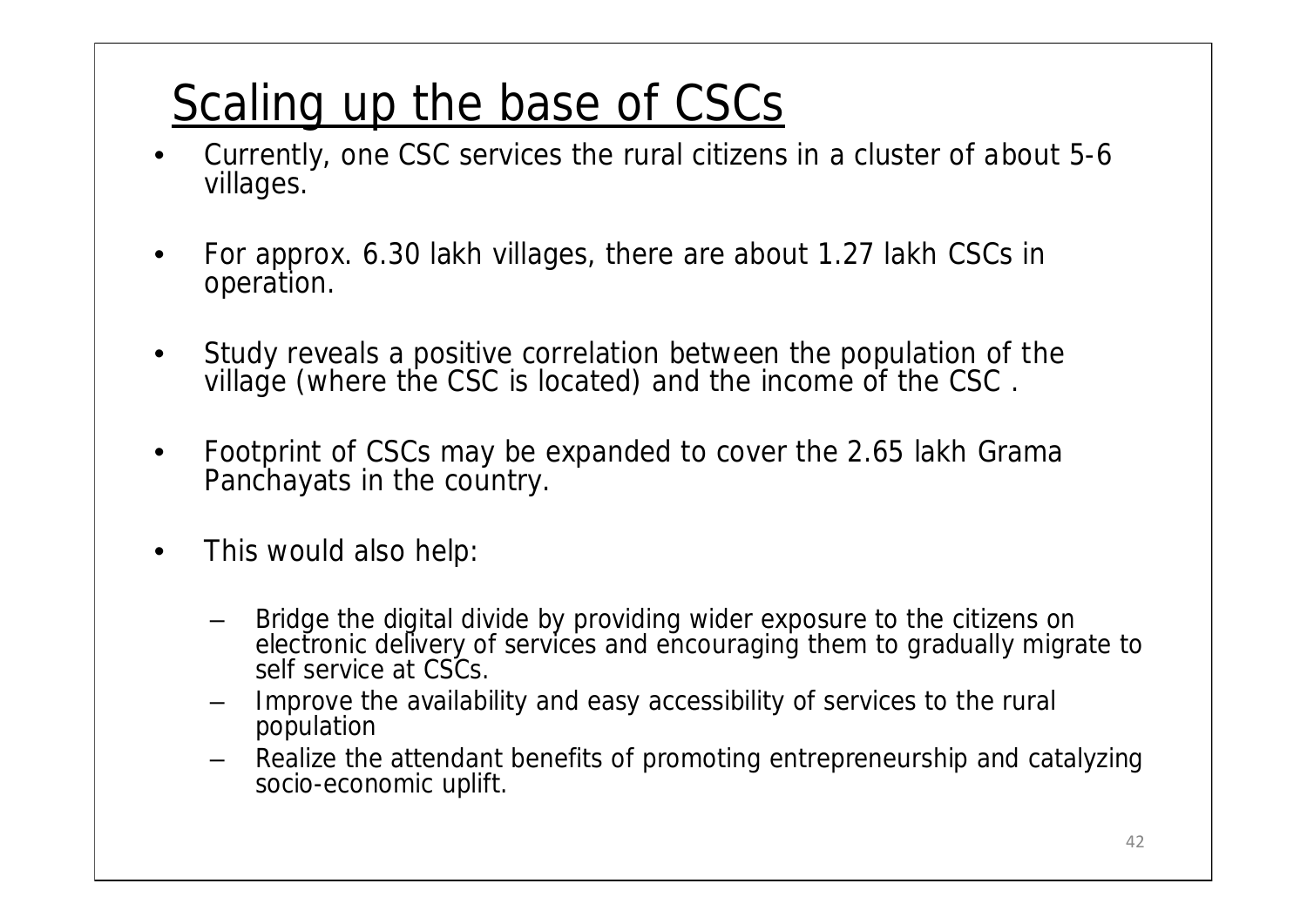#### Revisiting the Legal Agreements

- Need for agreements between SDAs and SCAs as well as between SCAs and VLEs to be simpler, enforceable and uniform / comparable in terms and conditions.
- SDAs need to undertake closer monitoring and exercise greater oversight over the SCAs so that the latter honor their commitments in respect of CSCs in letter and spirit.
- SDA-SCA and SCA-VLE agreements of RJ more transparent, fair and just than those of AP, TP etc.
- Scope for a lot more transparency in the agreements regarding revenue support and share of income, as these provisions are not mentioned at all in some of the SCA-VLE agreements.
- CSC-SPV may formulate suitably modified model SDA-SCA agreements as well as SCA-VLE agreements to be uniformly<br>adopted by the states/SDAs with as little variation as possible.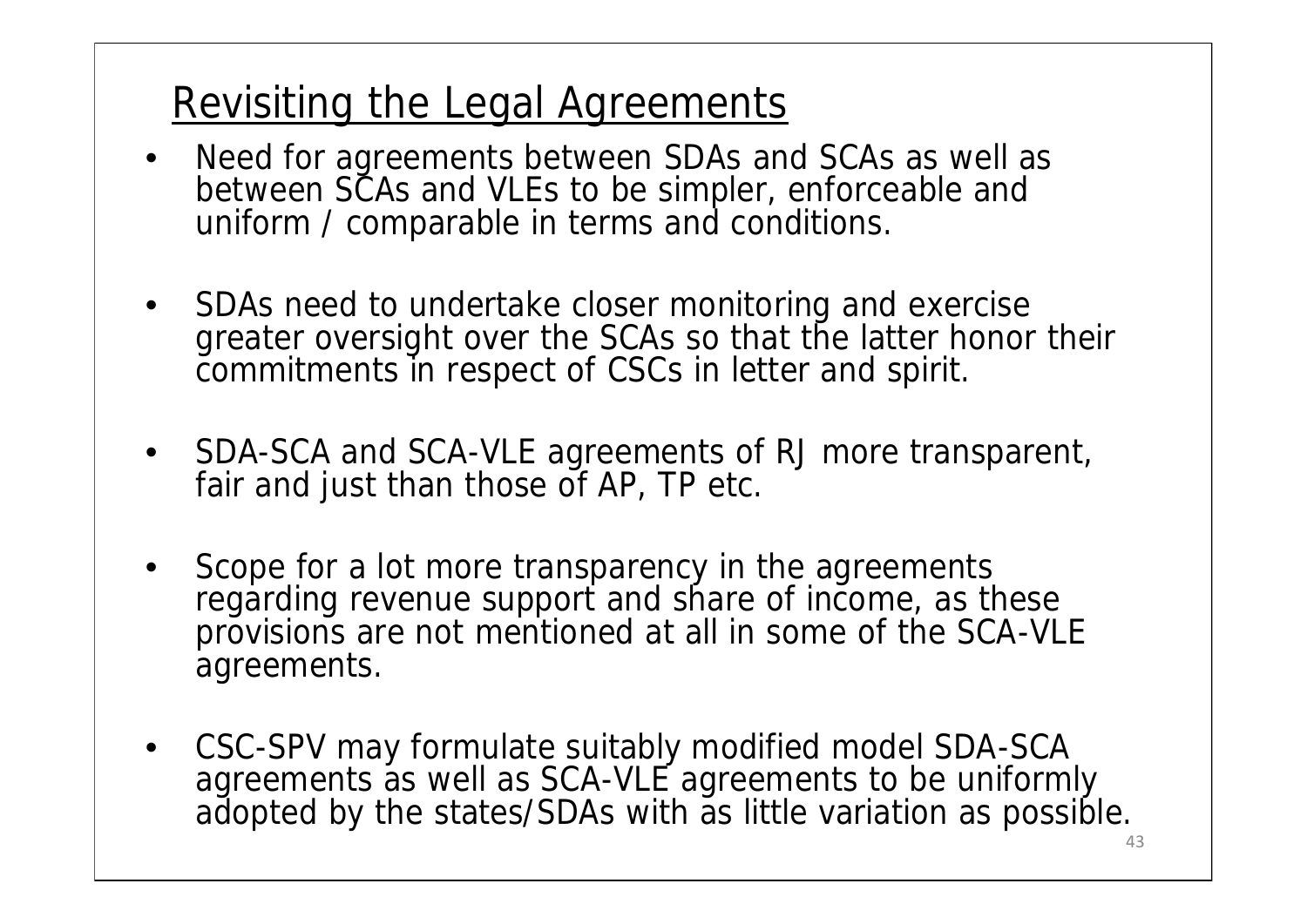#### **Conclusions**

- CSCs hold immense potential for expansion in scale, scope, spread and sweep.
- I deally positioned at this stage for enhanced role and performance.
- Being welcomed by the youth employed as VLEs as well as the rural population at large, as evidenced by the faith and confidence reposed in the Scheme by them.
- Substantial scope exists for higher incomes of VLEs.
- Fine-tuning the implementation aspects by DeitY, SDAs and SCAs would contribute to greater success of CSCs.
- A basket with a balanced mix of G2C and B2C services would:
	- Address the citizen service requirements in a more holistic way
	- Contribute to the improved viability and long time sustainability of CSCs
	- Lead to greater success of VLEs as entrepreneurs.